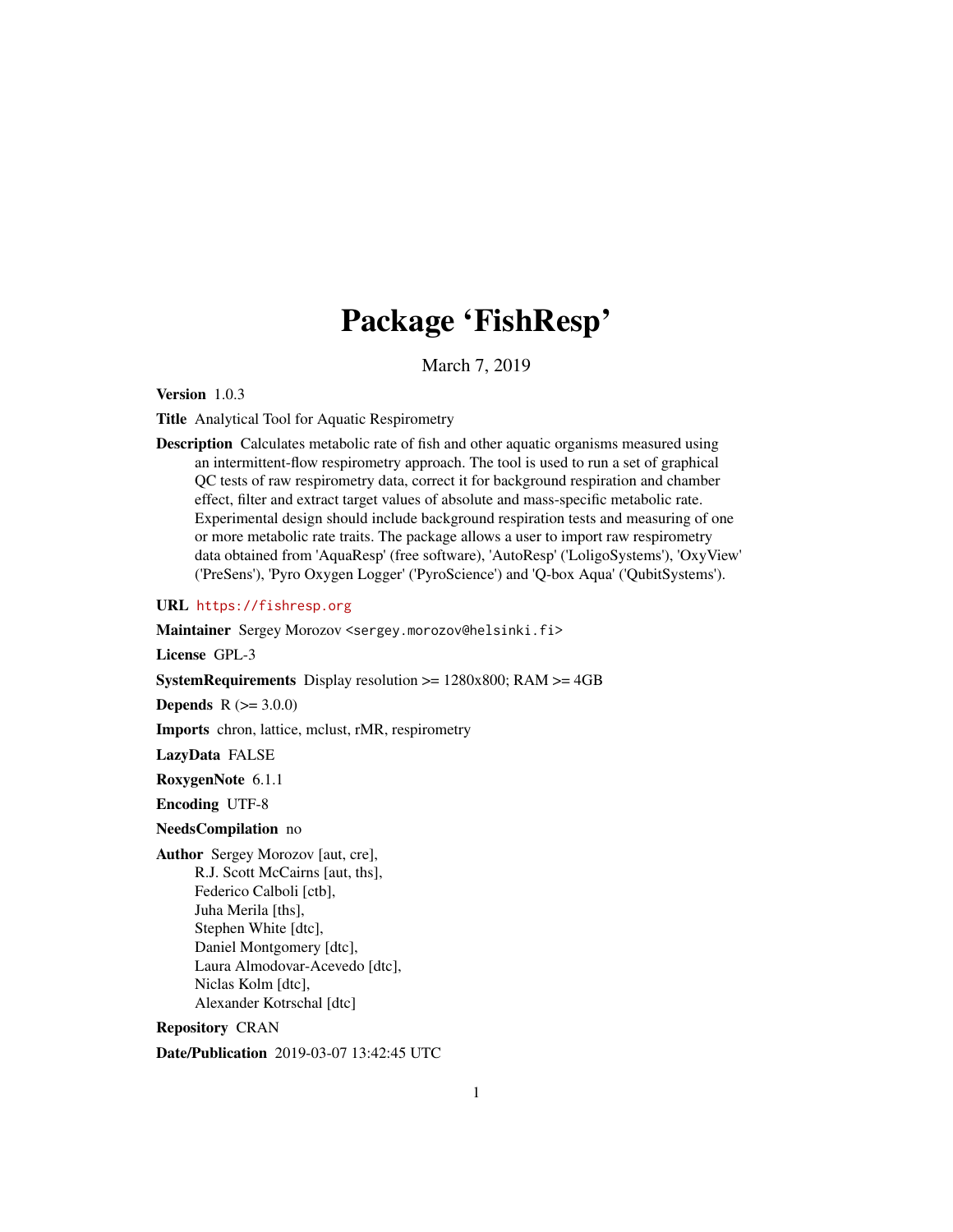## <span id="page-1-0"></span>R topics documented:

| <b>AMR</b>                                                                                                                    | $\overline{2}$ |
|-------------------------------------------------------------------------------------------------------------------------------|----------------|
|                                                                                                                               | $\overline{3}$ |
|                                                                                                                               | $\overline{4}$ |
| AMR.slope                                                                                                                     | 5              |
|                                                                                                                               | 6              |
| $convert. respectively \dots \dots \dots \dots \dots \dots \dots \dots \dots \dots \dots \dots \dots \dots \dots \dots \dots$ | $\overline{7}$ |
|                                                                                                                               | 8              |
|                                                                                                                               | 9              |
|                                                                                                                               | 11             |
|                                                                                                                               | 12             |
|                                                                                                                               | 14             |
|                                                                                                                               | 14             |
|                                                                                                                               | 17             |
| info                                                                                                                          | 19             |
|                                                                                                                               | 20             |
|                                                                                                                               | 21             |
|                                                                                                                               | 21             |
|                                                                                                                               | 22             |
|                                                                                                                               | 23             |
|                                                                                                                               | 24             |
|                                                                                                                               | 25             |
|                                                                                                                               | 26             |
|                                                                                                                               | 27             |
| rm.data                                                                                                                       | 28             |
|                                                                                                                               | 29             |
| SMR.clean                                                                                                                     | 30             |
| SMR.raw                                                                                                                       | 31             |
|                                                                                                                               | 32             |
|                                                                                                                               |                |
|                                                                                                                               | 33             |

## **Index**

AMR

Active Metabolic Rate: Final Data

## Description

A dataset contains background respiration, absolute and mass-specific active metabolic rate data obtained by using the function calculate.MR

## **Usage**

AMR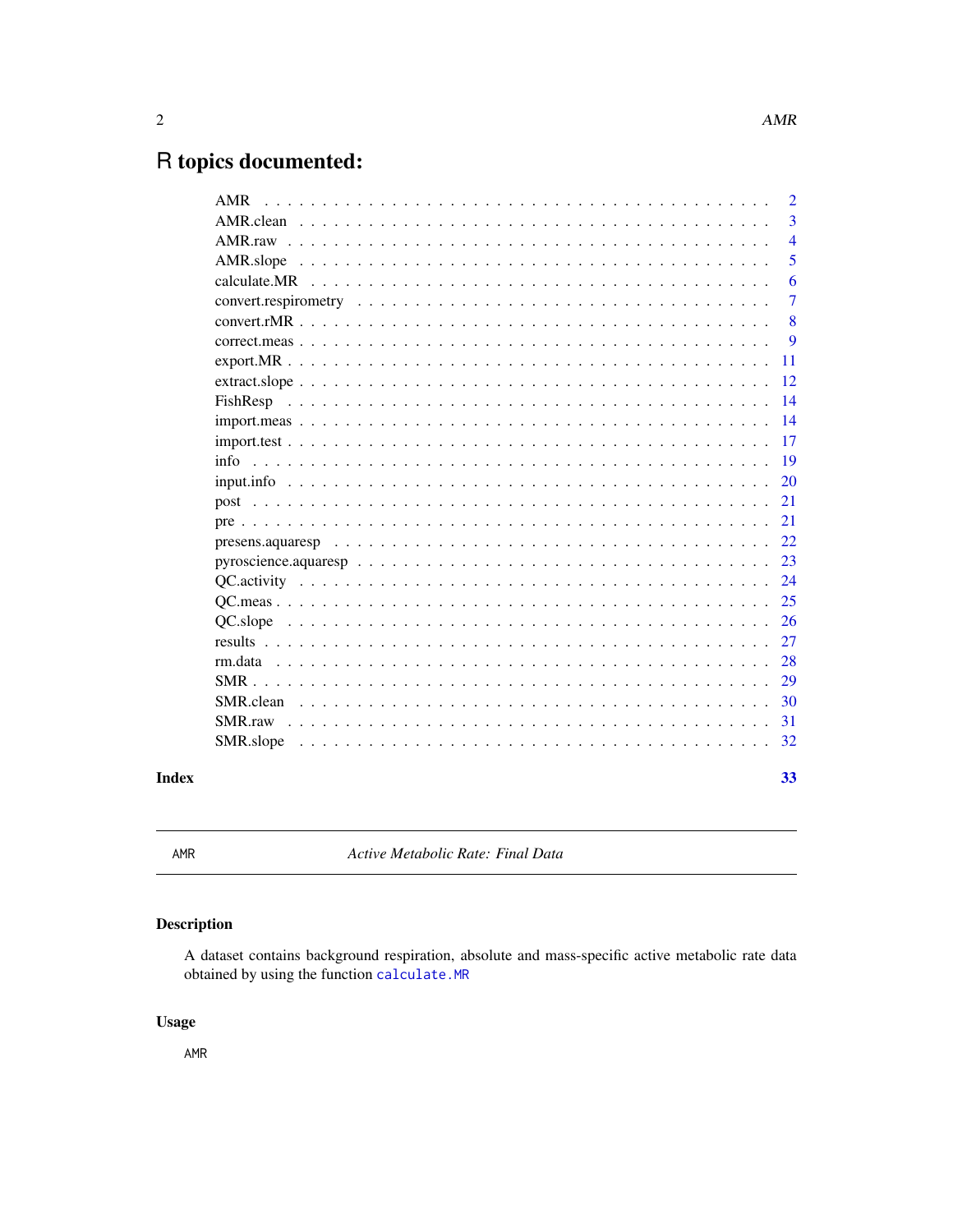#### <span id="page-2-0"></span>AMR.clean 3

## Format

A data frame with 12 rows and 16 variables:

Chamber.No the number of a chamber

Ind ID of an animal

**Mass** wet mass of an animal  $(g)$ 

Volume the volume of a chamber (mL)

Date.Time date and time of a measurement phase (yyyy/mm/dd hh:mm:ss)

Phase the type of phase and an ordinal number of measurements (e.g. M1)

Temp average temperature over the period of a measurement phase  $(C<sup>o</sup>)$ 

**Slope.with.BR** slope of animal oxygen consumption with slope of background respiration ( $mgO_2 L^{-1}s^{-1}$ )

**Slope** slope of animal oxygen consumption without background respiration  $(mgO_2 L^{-1}s^{-1})$ 

SE standard error of a slope of animal oxygen consumption without background respiration ( $mgO_2$   $L^{-1}s^{-1}$ )

R2  $r^2$  of a slope of animal oxygen consumption without background respiration

**MR.abs.with.BR** absolute AMR with background respiration  $(mgO_2 h^{-1})$ 

BR percentage rate of background respiration

**MR.abs** absolute AMR  $(mgO_2 h^{-1})$ 

**MR.mass** mass-specific AMR ( $mgO_2$  kg<sup>-1</sup>h<sup>-1</sup>)

DO.unit the measure unit of DO concentration

AMR.clean *Active Metabolic Rate: Corrected Raw Data*

## Description

A dataset contains raw data of active metabolic rate measurements corrected for background respiration using the function [correct.meas](#page-8-1)

#### Usage

AMR.clean

## Format

A data frame with 7200 rows and 17 variables:

Date.Time date and time (yyyy/mm/dd hh:mm:ss)

Date date (yyyy/mm/dd)

Real.Time time (hh:mm:ss)

Time ordinal number of seconds in each measurement phase  $(1-600)$ 

Phase the type of phase and an ordinal number of measurements (e.g. M1, F3)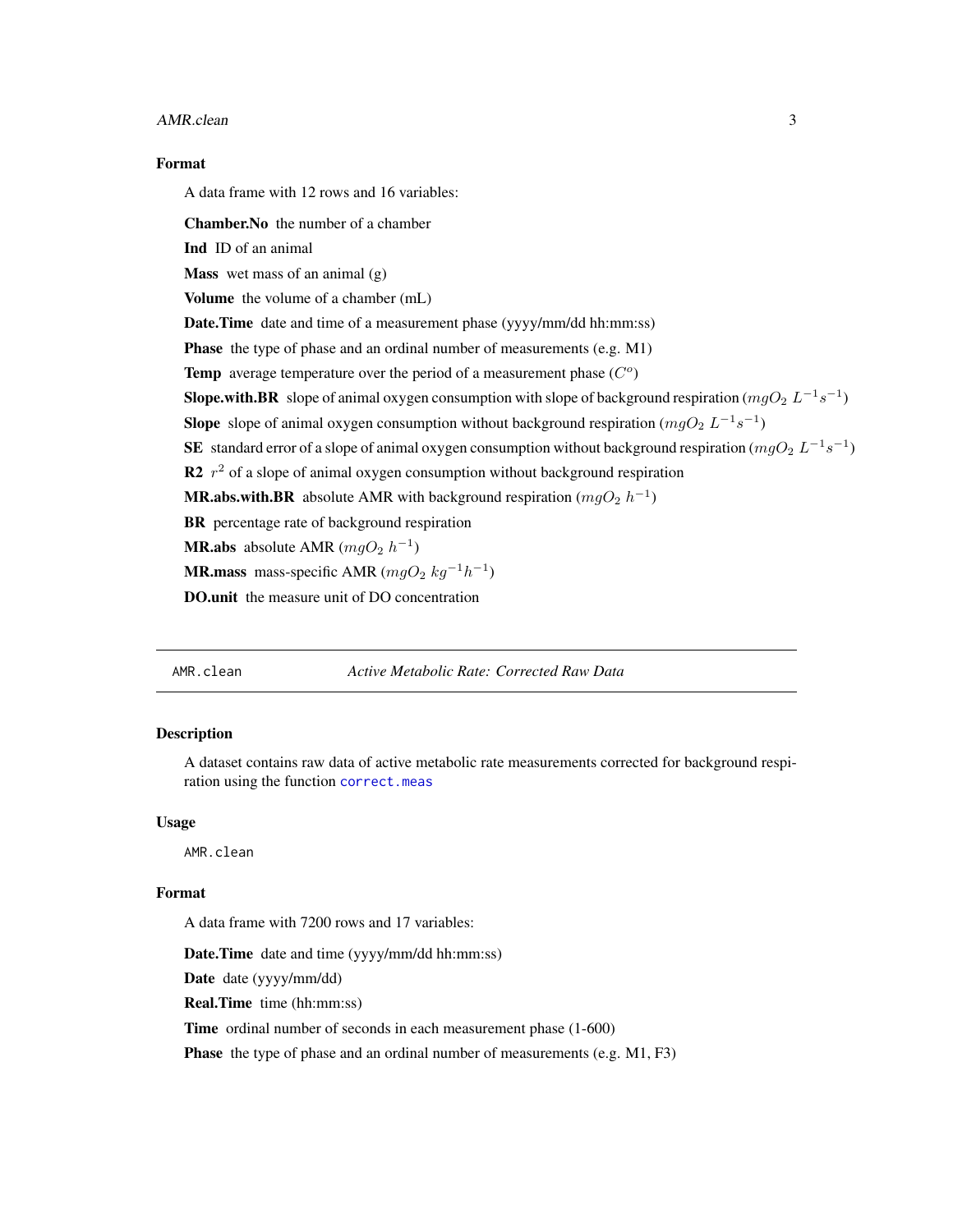<span id="page-3-0"></span>Start.Meas the first second of a measurement phase (hh:mm:ss)

End.Meas the last second of a measurement phase (hh:mm:ss)

Chamber.No the number of a chamber

Ind ID of an animal

**Mass** wet mass of an animal  $(g)$ 

Volume the volume of a chamber (mL)

Init.O2 initial level of dissolved oxygen (mgO2/L)

Temp temperature at each second  $(C<sup>o</sup>)$ 

O2 actual level of dissolved oxygen at each second (mgO2/L)

**BR** slope of background respiration  $(mgO_2 L^{-1} s^{-1})$ 

O2.correct actual level of dissolved oxygen at each second corrected by slope of background respiration (mgO2/L)

DO.unit the measure unit of DO concentration

#### AMR.raw *Active Metabolic Rate: Raw Data*

## **Description**

The dataset contains raw data of active metabolic rate measurements obtained by using the function [import.meas](#page-13-1))

#### Usage

AMR.raw

#### Format

A data frame with 1800 rows and 16 variables:

Date.Time date and time (yyyy/mm/dd hh:mm:ss)

Phase the type of phase and an ordinal number of measurements (e.g. M1, F3)

Temp.1 temperature at each second  $(C<sup>o</sup>)$ 

Ox.1 actual level of dissolved oxygen at each second (mgO2/L)

Real.Time time (hh:mm:ss)

Date date (yyyy/mm/dd)

Time ordinal number of seconds in each measurement phase (1-600)

Start.Meas the first second of a measurement phase (hh:mm:ss)

End.Meas the last second of a measurement phase (hh:mm:ss)

Total.Phases the total number of measurement phases (constant value)

 $Ox.2$  see  $Ox.1$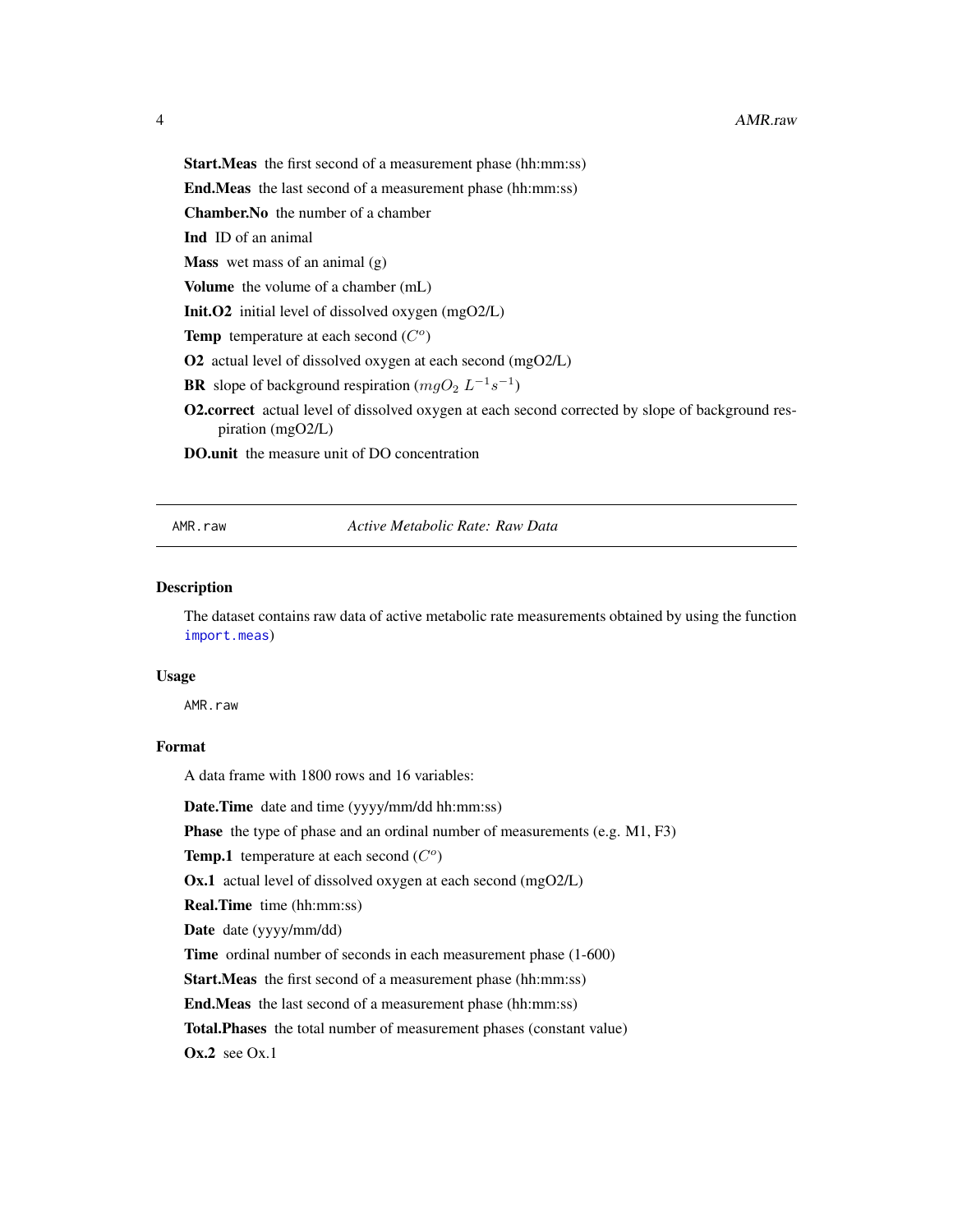## <span id="page-4-0"></span>AMR.slope 5

 $Ox.3$  see  $Ox.1$ **Ox.4** see Ox.1 Temp.2 see Temp.1 Temp.3 see Temp.1 Temp.4 see Temp.1

AMR.slope *Active Metabolic Rate: Extracted Slope(s)*

## Description

A dataset contains extracted slopes for further AMR calculations and other attributes of active metabolic rate measurements obtained by using the function [extract.slope](#page-11-1)

### Usage

AMR.slope

## Format

A data frame with 12 rows and 12 variables:

Chamber.No the number of a chamber

Ind ID of an animal

**Mass** wet mass of an animal  $(g)$ 

Volume the volume of a chamber (mL)

Date.Time date and time of a measurement phase (yyyy/mm/dd hh:mm:ss)

Phase the type of phase and an ordinal number of measurements (e.g. M1)

Temp average temperature over the period of a measurement phase  $(C<sup>o</sup>)$ 

**Slope.with.BR** slope of animal oxygen consumption with slope of background respiration ( $mgO_2 L^{-1}s^{-1}$ )

**Slope** slope of animal oxygen consumption without background respiration  $(mgO_2 L^{-1}s^{-1})$ 

SE standard error of a slope of animal oxygen consumption without background respiration ( $mgO_2$   $L^{-1}s^{-1}$ )

R2  $r^2$  of a slope of animal oxygen consumption without background respiration

DO.unit the measure unit of DO concentration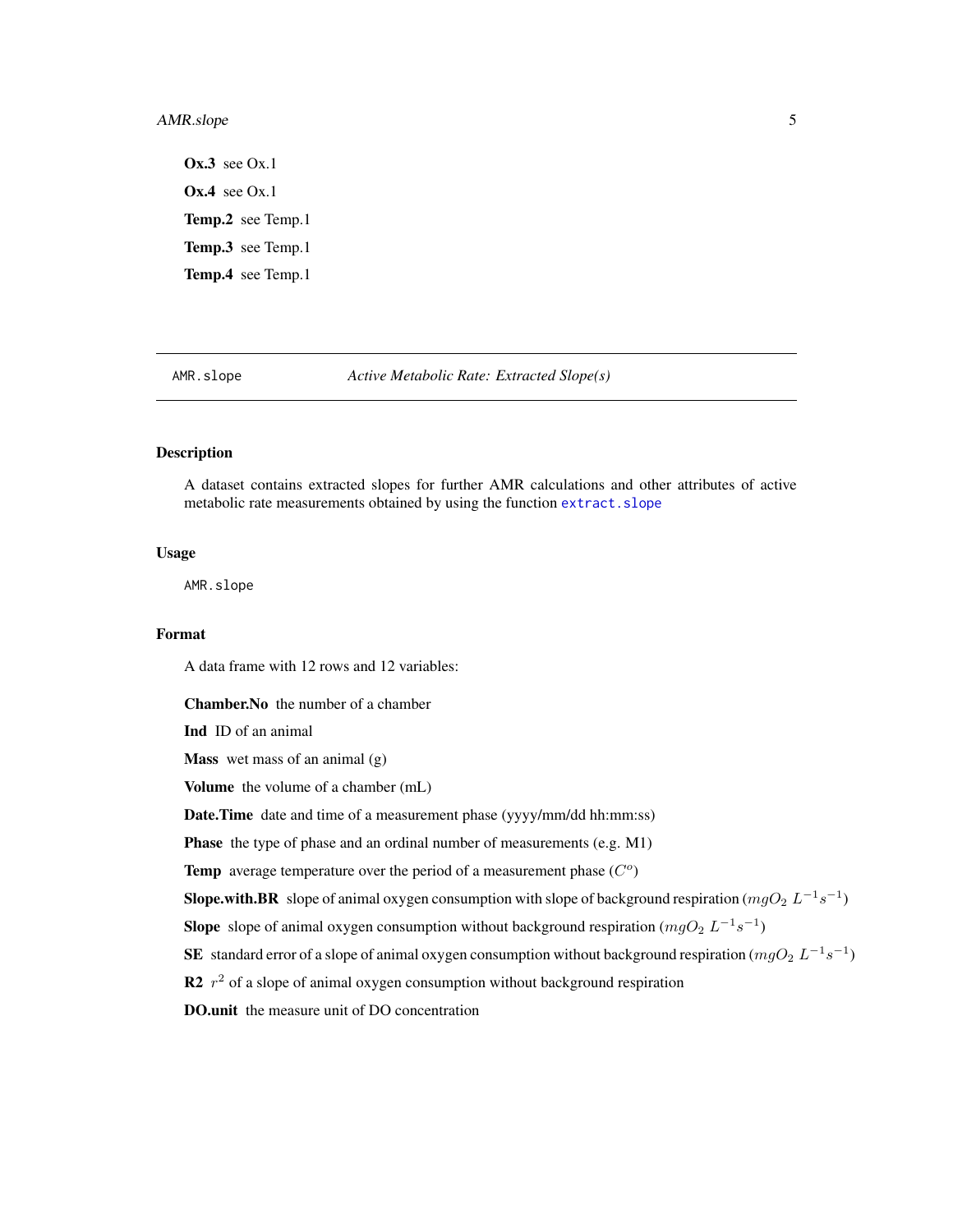<span id="page-5-1"></span><span id="page-5-0"></span>

The function is used to calculate and plot background respiration, absolute and mass-specific metabolic rates.

#### Usage

```
calculate.MR(slope.data, density = 1000,
             plot.BR = TRUE,
             plot.MR.abs = TRUE,
             plot.MR.mass = TRUE)
```
## Arguments

| slope.data   | a data frame obtained by using the function extract. slope             |
|--------------|------------------------------------------------------------------------|
| density      | numeric: the density of an animal body $(kq/m^3)$                      |
| plot.BR      | logical: if TRUE, the graph of background respiration rate is plotted  |
| plot.MR.abs  | logical: if TRUE, the graph of absolute metabolic rate is plotted      |
| plot.MR.mass | logical: if TRUE, the graph of mass-specific metabolic rate is plotted |

## Value

The function returns a data frame with calculated background respiration, absolute and massspecific metabolic rates. The data frame is used in the function [export.MR](#page-10-1).

## Examples

```
# if the data have been already loaded to R,
# skip the first two lines of the code:
data(SMR.slope)
data(AMR.slope)
SMR <- calculate.MR(SMR.slope,
                    density = 1000,
                    plot.BR = TRUE,
                    plot.MR.abs = TRUE,
                    plot.MR.mass = TRUE)
AMR <- calculate.MR(AMR.slope,
                    density = 1000,
                    plot.BR = TRUE,
                    plot.MR.abs = TRUE,
                    plot.MR.mass = TRUE)
```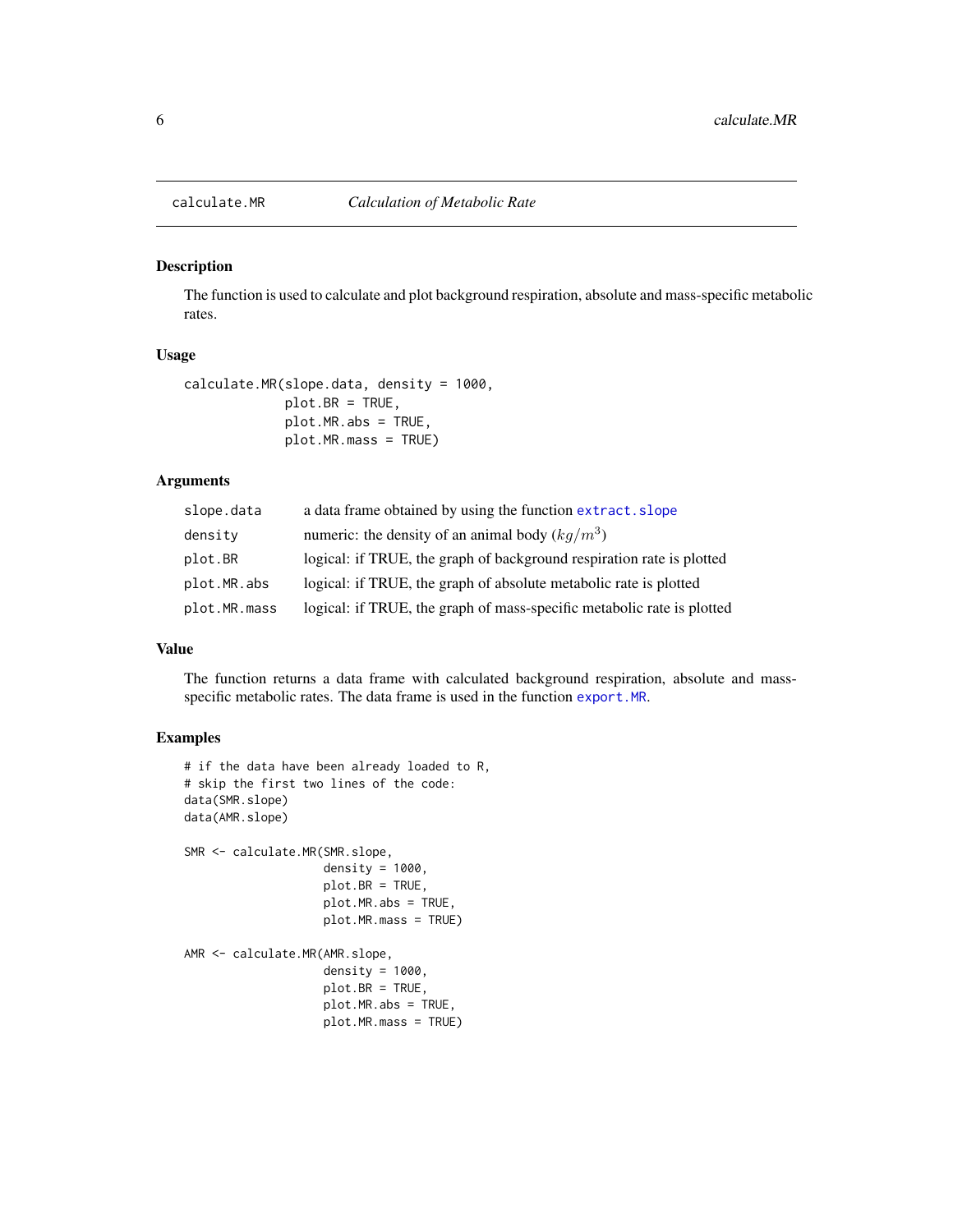<span id="page-6-1"></span><span id="page-6-0"></span>convert.respirometry *Convert Raw Respirometry Data (respirometry)*

## Description

This function is the modification of the function [conv\\_o2](#page-0-0) from the R package respirometry allowing to convert raw respirometry data from one DO unit to another obtained in multichannel respirometry systems.

## Usage

```
convert.respirometry(import.file, export.file,
                     n.chamber = c(1,2,3,4,5,6,7,8),
                     logger = c("AutoResp", "FishResp", "QboxAqua"),
                     from, to, sal = 0, atm_pres = 1013.25)
```
## Arguments

| import.file | the name of a file with raw respirometry data which should be imported to con-<br>vert DO units                                                                                                                                                                                                                                                     |
|-------------|-----------------------------------------------------------------------------------------------------------------------------------------------------------------------------------------------------------------------------------------------------------------------------------------------------------------------------------------------------|
| export.file | the name of a file with results of the DO unit conversion                                                                                                                                                                                                                                                                                           |
| n.chamber   | integer: the number of chambers used in an experiment (including empty ones)                                                                                                                                                                                                                                                                        |
| logger      | string: the name of a logger software used for intermittent-flow respirometry.<br>Note, that both 'OxyView' and 'Pyro Oxygen Logger' used in couple with the<br>'AquaResp' software should be converted to the 'FishResp' format before run-<br>ning this function (see the functions presens, aquaresp or pyroscience, aquaresp,<br>respectively). |
| from        | string: dissolved oxygen unit in an imported file (more information can be found<br>in the documentation of the function conv_o2, R package respirometry)                                                                                                                                                                                           |
| to          | string: dissolved oxygen unit in an exported file (more information can be found<br>in the documentation of the function $conv_02$ , R package respirometry)                                                                                                                                                                                        |
| sal         | string: salinity is measured in ppm (more information can be found in the docu-<br>mentation of the function conv_o2, R package respirometry)                                                                                                                                                                                                       |
| atm_pres    | string: ambient atmospheric pressure value (more information can be found in<br>the documentation of the function $conv_02$ , R package respirometry)                                                                                                                                                                                               |

## Value

The function exports a data frame with converted DO units.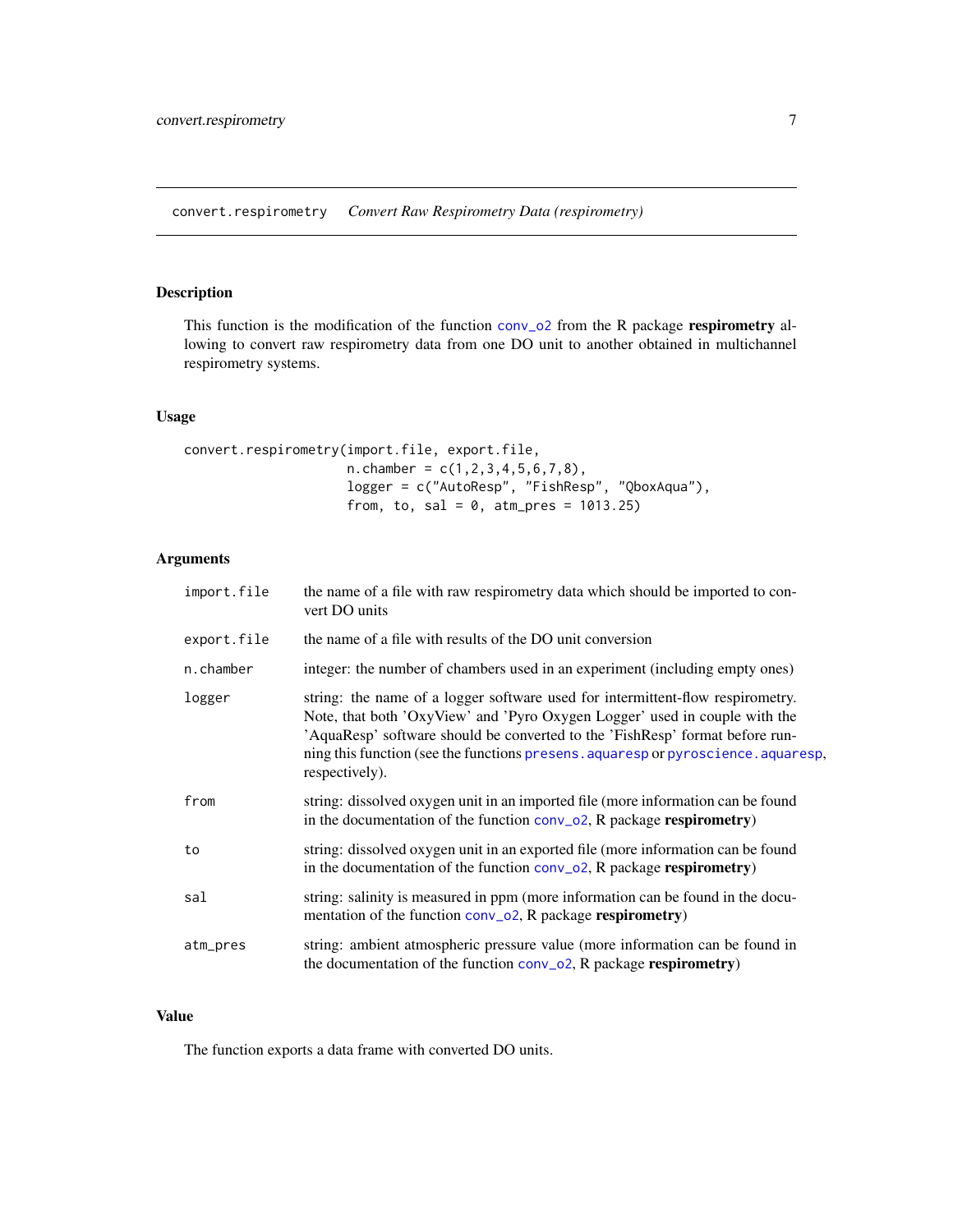## Examples

```
# Import raw data for standard metabolic rate
SMR.path = system.file("extdata/stickleback/SMR_raw.txt.xz", package = "FishResp")
convert.respirometry(import.file = SMR.path,
                     export.file = "converted_SMR_raw.txt",
                     n.chamber = 1, logger = "AutoResp",
                     from = "mg\_per\_l", to = "mmol\_per\_l",sal = 0, atm_pres = 1013.25
```
<span id="page-7-1"></span>convert.rMR *Convert Raw Respirometry Data (rMR)*

## Description

This function is the modification of the function  $DO.unit. convert$  from the R package rMR allowing to convert raw respirometry data from one DO unit to another obtained in multichannel respirometry systems.

#### Usage

```
convert.rMR(import.file, export.file,
            n.chamber = c(1, 2, 3, 4, 5, 6, 7, 8),
            logger = c("AutoResp", "FishResp", "QboxAqua"),
            DO.units.in, DO.units.out, salinity = 0,
            bar.press = 101.325, bar.units.in = "kpa")
```
## Arguments

| import.file                                                                                                                                                                                                                                                                                                                                                   | the name of a file with raw respirometry data which should be imported to con-<br>vert DO units                                                                  |  |  |  |
|---------------------------------------------------------------------------------------------------------------------------------------------------------------------------------------------------------------------------------------------------------------------------------------------------------------------------------------------------------------|------------------------------------------------------------------------------------------------------------------------------------------------------------------|--|--|--|
| export.file                                                                                                                                                                                                                                                                                                                                                   | the name of a file with results of the DO unit conversion                                                                                                        |  |  |  |
| n.chamber                                                                                                                                                                                                                                                                                                                                                     | integer: the number of chambers used in an experiment (including empty ones)                                                                                     |  |  |  |
| string: the name of a logger software used for intermittent-flow respirometry.<br>logger<br>Note, that both 'OxyView' and 'Pyro Oxygen Logger' used in couple with the<br>'AquaResp' software should be converted to the 'FishResp' format before run-<br>ning this function (see the functions presens, aquaresp or pyroscience, aquaresp,<br>respectively). |                                                                                                                                                                  |  |  |  |
| DO.units.in                                                                                                                                                                                                                                                                                                                                                   | string: dissolved oxygen unit in an imported file (more information can be found<br>in the documentation of the function $D0$ . unit. convert, R package $rMR$ ) |  |  |  |
| DO.units.out                                                                                                                                                                                                                                                                                                                                                  | string: dissolved oxygen unit in an exported file (more information can be found<br>in the documentation of the function $D0$ . unit. convert, R package $rMR$ ) |  |  |  |
| salinity                                                                                                                                                                                                                                                                                                                                                      | string: salinity is measured in ppm (more information can be found in the docu-<br>mentation of the function DO. unit. convert, R package rMR)                   |  |  |  |

<span id="page-7-0"></span>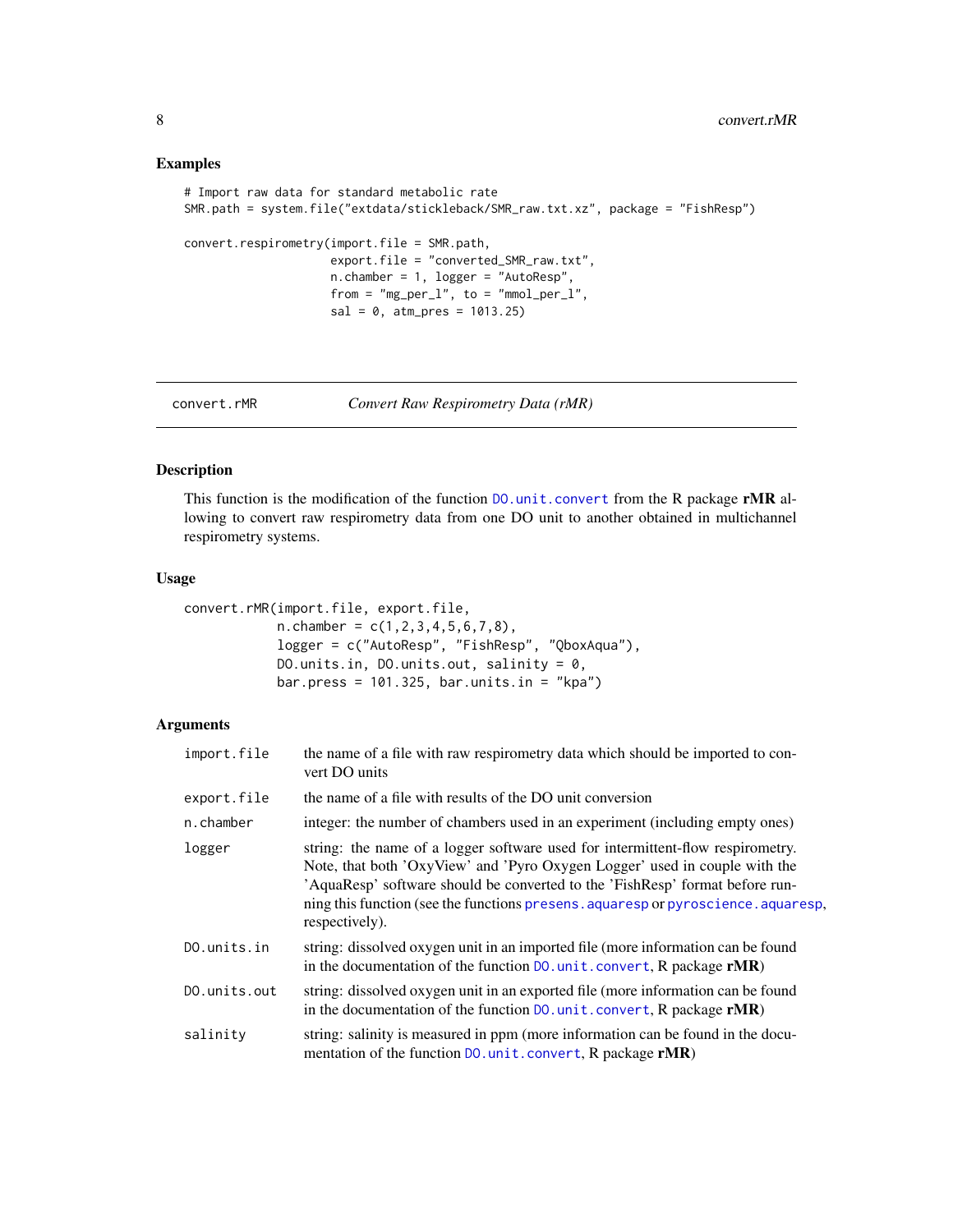#### <span id="page-8-0"></span>correct.meas 9

| bar.press    | string: ambient barometric pressure value (more information can be found in the<br>documentation of the function $D0$ , unit, convert, R package $rMR$ ) |
|--------------|----------------------------------------------------------------------------------------------------------------------------------------------------------|
| bar.units.in | string: barometric pressure unit (more information can be found in the docu-<br>mentation of the function DO. unit. convert, R package rMR)              |

## Value

The function exports a data frame with converted DO units.

## Examples

```
# Import raw data for active metabolic rate
AMR.path = system.file("extdata/stickleback/AMR_raw.txt.xz", package = "FishResp")
convert.rMR(import.file = AMR.path,
            export.file = "converted_AMR_raw.txt",
            n.chamber = 2, logger = "AutoResp", salinity = \theta,
            DO.units.in = "mg/L", DO.units.out = "PP",
            bar.press = 101.325, bar. units.in = "kpa")
```
<span id="page-8-1"></span>correct.meas *Correction of Metabolic Rate Measurements*

#### Description

The function is used to correct metabolic rate measurements for background respiration. To this end, oxygen consumption is estimated as the slope of the linear regression of measured  $O_2$  concentration over time, and is extracted for background respiration test and for each measurement phase. The correction is based on subtraction of oxygen consumption obtained during background respiration test from oxygen consumption obtained during metabolic rate measurements.

#### Usage

```
correct.meas(info.data, pre.data, post.data, meas.data,
             method = c("pre.test", "post.test", "average",
                        "linear", "exponential", "parallel"),
             empty.chamber = c("CH1", "CH2", "CH3", "CH4",
                               "CH5", "CH6", "CH7", "CH8"))
```
#### Arguments

| info.data | a data frame obtained by using the function input. info                                                                |
|-----------|------------------------------------------------------------------------------------------------------------------------|
| pre.data  | a data frame obtained by using the function import, test for a blank test before<br>actual metabolic rate measurements |
| post.data | a data frame obtained by using the function import, test for a blank test after<br>actual metabolic rate measurements  |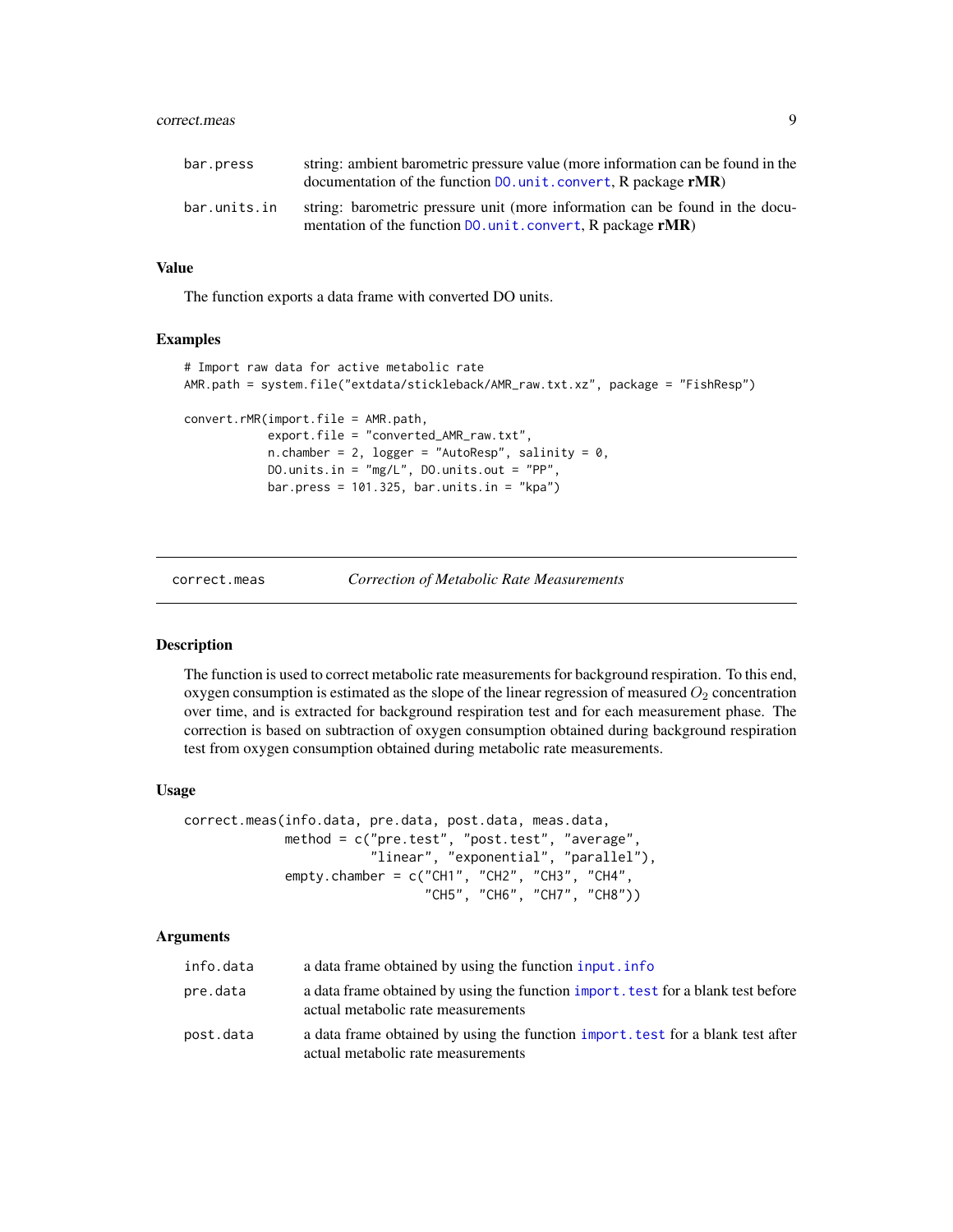<span id="page-9-0"></span>

| meas.data | a data frame obtained by using the function import meas for actual metabolic<br>rate measurements                                                                                                                                                                                                     |  |  |  |  |  |
|-----------|-------------------------------------------------------------------------------------------------------------------------------------------------------------------------------------------------------------------------------------------------------------------------------------------------------|--|--|--|--|--|
| method    | string: the name of the method used for background respiration correction:                                                                                                                                                                                                                            |  |  |  |  |  |
|           | • "pre.test" - subtracts oxygen consumption of pre.data from oxygen con-<br>sumptions of meas.data                                                                                                                                                                                                    |  |  |  |  |  |
|           | • "post.test" - subtracts oxygen consumption of post.data from oxygen con-<br>sumptions of meas.data                                                                                                                                                                                                  |  |  |  |  |  |
|           | • "average" - subtracts an averaged oxygen consumption of pre.data and<br>post.data from oxygen consumptions of meas.data                                                                                                                                                                             |  |  |  |  |  |
|           | • "linear" - subtracts a vector of progressively changing microbial consump-<br>tions from oxygen consumptions of meas.data. The values of oxygen con-<br>sumption are linearly predicted from two reference points: oxygen con-<br>sumption of pre.data and oxygen consumption of post.data.         |  |  |  |  |  |
|           | • "exponential" - subtracts a vector of progressively changing microbial con-<br>sumptions from oxygen consumptions of meas.data. The values of oxygen<br>consumption are exponentially predicted from two reference points: oxy-<br>gen consumption of pre.data and oxygen consumption of post.data. |  |  |  |  |  |
|           | • "parallel" - subtracts oxygen consumption in an empty chamber from oxy-<br>gen consumptions of meas data for each chamber                                                                                                                                                                           |  |  |  |  |  |

empty.chamber string: the name of an empty chamber used only for the method 'parallel'

#### Value

The function returns a data frame containing data of metabolic rate measurements corrected for background respiration. The data frame is used in the functions [QC.meas](#page-24-1), [QC.activity](#page-23-1), [extract.slope](#page-11-1) and [QC.slope](#page-25-1).

### References

Svendsen, M. B. S., Bushnell, P. G., & Steffensen, J. F. (2016). Design and setup of intermittentflow respirometry system for aquatic organisms. Journal of Fish Biology, 88(1), 26-50.

## Examples

```
# if the data have been already loaded to R,
# skip the first five lines of the code:
data(info)
data(pre)
data(post)
data(AMR.raw)
## Not run:
data(SMR.raw)
SMR.clean <- correct.meas(info.data = info,
                          pre.data = pre,
                          meas.data = SMR.raw,
                          method = "pre.test")
```
## End(Not run)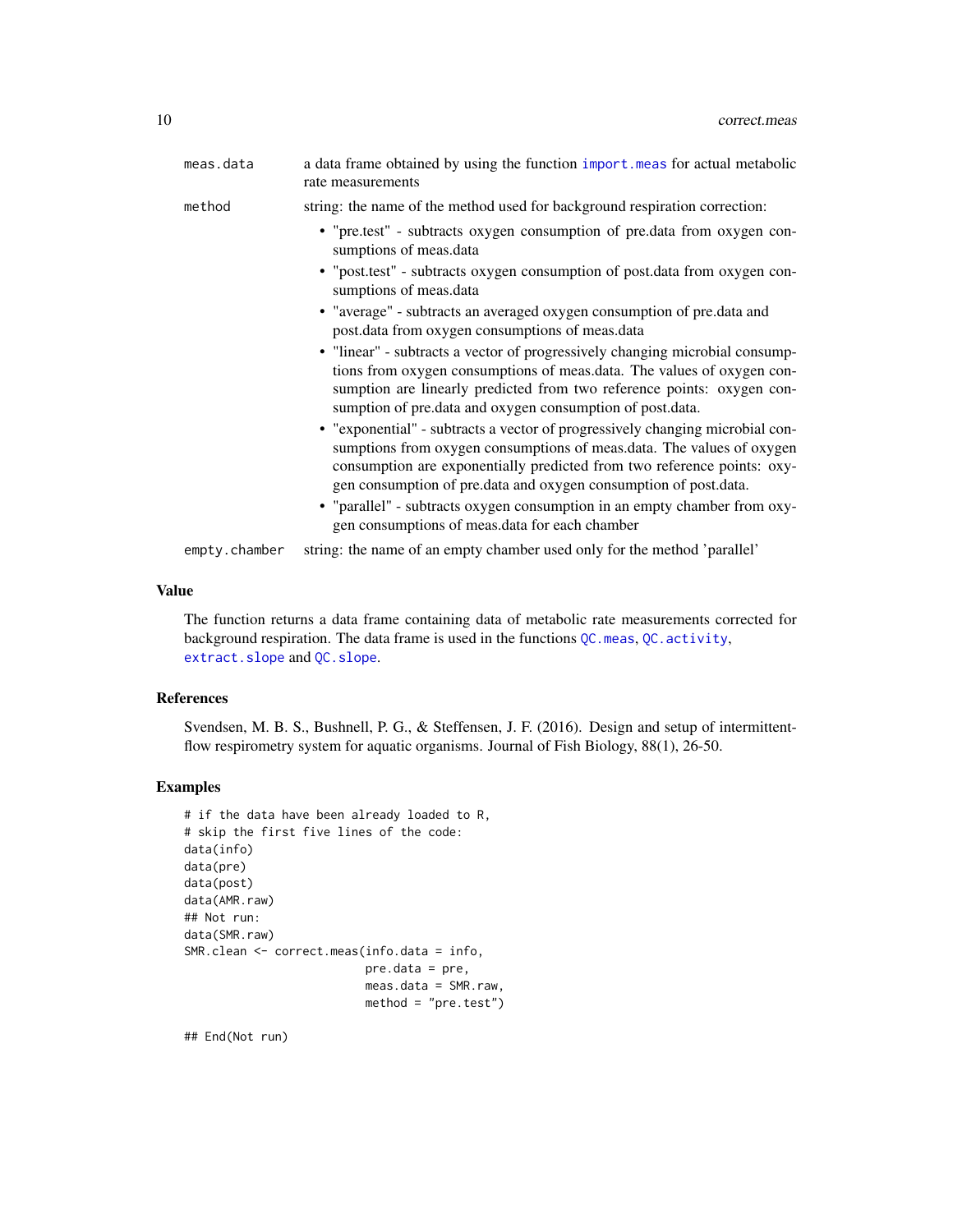## <span id="page-10-0"></span>export.MR 11

```
AMR.clean <- correct.meas(info.data = info,
                          post.data = post,
                          meas.data = AMR.raw,
                          method = "post.test")
```
#### <span id="page-10-1"></span>export.MR *Export Metabolic Rate*

## Description

The function is used to export final dataset with information about background respiration, absolute and mass-specific metabolic rates into a .txt or .csv file. If two traits (MR.data.1, MR.data.2) are used, the datasets might be merged. Additionally, absolute, mass-specific and factorial metabolic scope might be calculated, where MR.data.1 is standard or resting metabolic rate and MR.data.2 is active or maximum metabolic rate.

## Usage

```
export.MR(MR.data.1, MR.data.2, file = "",
          simplify = TRUE, MS = TRUE,plot.MS.abs = TRUE,
          plot.MS.mass = TRUE,
          plot.MS.fact = TRUE)
```
#### Arguments

| a data frame obtained by using the function extract. slope                                                                 |
|----------------------------------------------------------------------------------------------------------------------------|
| a data frame obtained by using the function extract. slope                                                                 |
| the name of an exported file with results of the analysis                                                                  |
| logical: if TRUE, the number of columns in the extracted data frame is reduced                                             |
| logical: if TRUE, metabolic scope is calculated and attached to the exported<br>dataset                                    |
| logical: if TRUE, the graph of absolute metabolic scope is plotted (x-axis shows<br>measurement phases for MR.data.2)      |
| logical: if TRUE, the graph of mass-specific metabolic scope is plotted (x-axis<br>shows measurement phases for MR.data.2) |
| logical: if TRUE, the graph of factorial metabolic scope is plotted (x-axis shows)<br>measurement phases of for MR.data.2) |
|                                                                                                                            |

## Value

If only one traits exists, the function exports a data frame with full or simplified structure. If both traits are used, the function returns and exports 'MR.data.1' and 'MR.data.2' with metabolic scope parameters (optionally).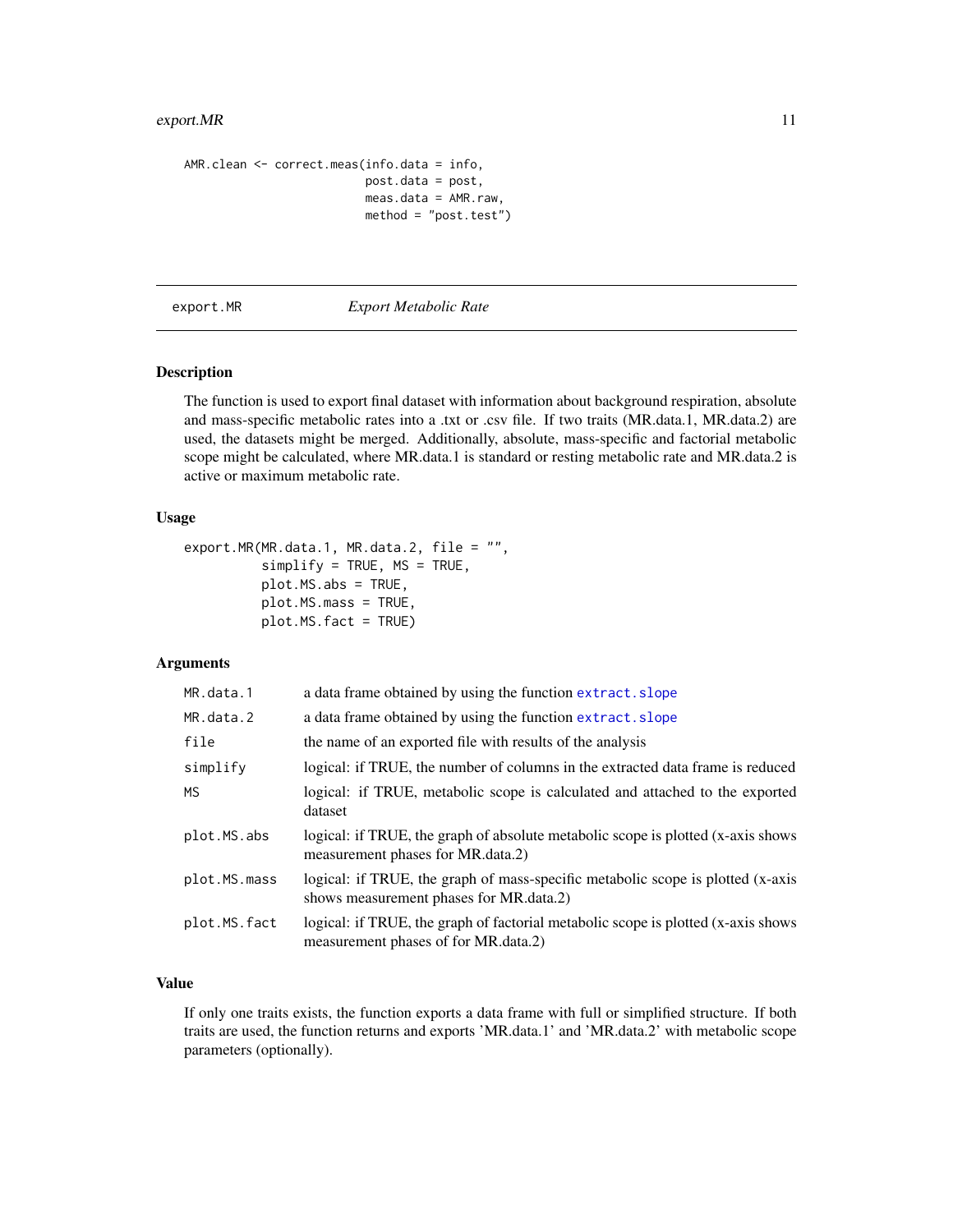## Examples

```
# if the data have been already loaded to R,
# skip the first two lines of the code:
data(SMR)
data(AMR)
results <- export.MR(SMR, AMR,
                     file = "results.txt",
                     simplify = TRUE,
                     MS = TRUE,plot.MS.abs = TRUE,
                     plot.MS.mass = TRUE,
                     plot.MS.fact = TRUE)
```
<span id="page-11-1"></span>extract.slope *Extraction of Slope(s)*

## Description

The function extracts the slopes of the linear regression of corrected  $O_2$  concentration over time with defined parameters (see Arguments).

#### Usage

```
extract.slope(clean.data,
              method = c("all", "min", "max","lower.tail", "upper.tail",
                         "calcSMR.mlnd", "calcSMR.quant",
                         "calcSMR.low10", "calcSMR.low10pc"),
              r2=0.95, length = 9999, n.slope = 1000,
              percent = 10, p = 0.25, G = 1:4)
```
## Arguments

|  | clean.data | a data frame obtained by using the function correct.meas                                                                                      |  |  |  |  |  |
|--|------------|-----------------------------------------------------------------------------------------------------------------------------------------------|--|--|--|--|--|
|  | method     | string: the method of extracting slopes:                                                                                                      |  |  |  |  |  |
|  |            | • 'all' all slopes                                                                                                                            |  |  |  |  |  |
|  |            | • 'min' extracts lowest absolute slopes, specify the number of extracted<br>slopes (parameter: n.slope)                                       |  |  |  |  |  |
|  |            | • 'max' extracts highest absolute slopes, specify the number of extracted<br>slopes (parameter: n.slope)                                      |  |  |  |  |  |
|  |            | • 'lower.tail' extracts slopes from a lower tail of absolute slope distribution,<br>specify percentage of a lower tail (parameter: percent)   |  |  |  |  |  |
|  |            | • 'upper.tail' extracts slopes from an upper tail of absolute slope distribution,<br>specify percentage of an upper tail (parameter: percent) |  |  |  |  |  |
|  |            |                                                                                                                                               |  |  |  |  |  |

<span id="page-11-0"></span>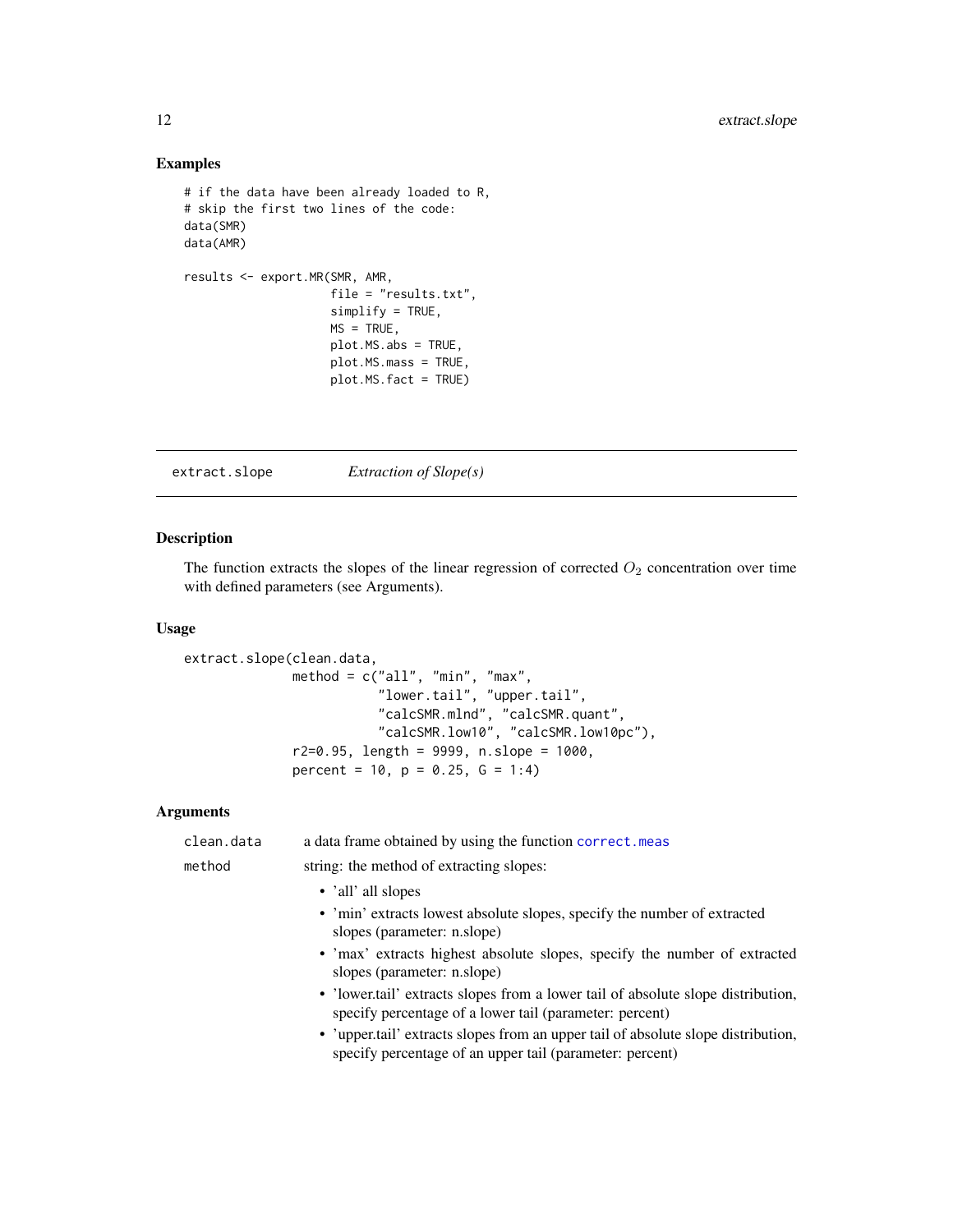<span id="page-12-0"></span>

|         | • 'calcSMR.mlnd' calculates the mean of the lowest normal distribution<br>(MLND) using the parameter G (see Appendix S1 in Chabot et al, 2016)                                                             |
|---------|------------------------------------------------------------------------------------------------------------------------------------------------------------------------------------------------------------|
|         | • 'calcSMR.quant' calculates quantile value of slope distribution using the<br>parameter p (see Appendix S1 in Chabot et al, 2016)                                                                         |
|         | • 'calcSMR.low10' calculates the mean of the 10 lowest absolute slopes (see<br>Appendix S1 in Chabot et al, 2016)                                                                                          |
|         | • 'calcSMR.low10pc' calculates the mean of the lowest 10                                                                                                                                                   |
| r2      | numeric: minimal coefficient of determination $(r^2)$ for extracted slopes. Coeffi-<br>cient of determination is used as a threshold of quality to be determined by the<br>user (by default $r^2 = 0.95$ ) |
| length  | integer: length of a measurement period for slope calculations (in seconds; by<br>default - full length)                                                                                                   |
| n.slope | integer: the number of extracted slopes, only one slope is calculated for each<br>measurement phase (used in the methods "min" and "max"; by default - all<br>slopes)                                      |
| percent | integer: percentage of lower or upper tail (used in the methods "lower.tail" and<br>"upper.tail", respectively; by default percent = $10$ )                                                                |
| p       | integer: p-value of quantile used in the method "calcSMR.quant" (by default p<br>$= 0.25$                                                                                                                  |
| G       | integer: G value is used in the method "calcSMR.mlnd" (by default $G = 1:4$ )                                                                                                                              |
|         |                                                                                                                                                                                                            |

## Value

The function returns a data frame with the information about extracted slopes. The data frame is used in the functions [QC.slope](#page-25-1) and [calculate.MR](#page-5-1).

#### References

- 1. Chabot, D., Steffensen, J. F., & Farrell, A. P. (2016). The determination of standard metabolic rate in fishes. Journal of Fish Biology, 88(1), 81-121.
- 2. Herrmann, J. P., & Enders, E. C. (2000). Effect of body size on the standard metabolism of horse mackerel. Journal of Fish Biology, 57(3), 746-760.

## Examples

```
# if the data have been already loaded to R,
# skip the first two lines of the code:
data(SMR.clean)
data(AMR.clean)
SMR.slope <- extract.slope(SMR.clean,
                           method = "min",
                           n.sleep = 3,
                           r2=0.95,
                           length = 1200)
AMR.slope <- extract.slope(AMR.clean,
                           method = "all",
```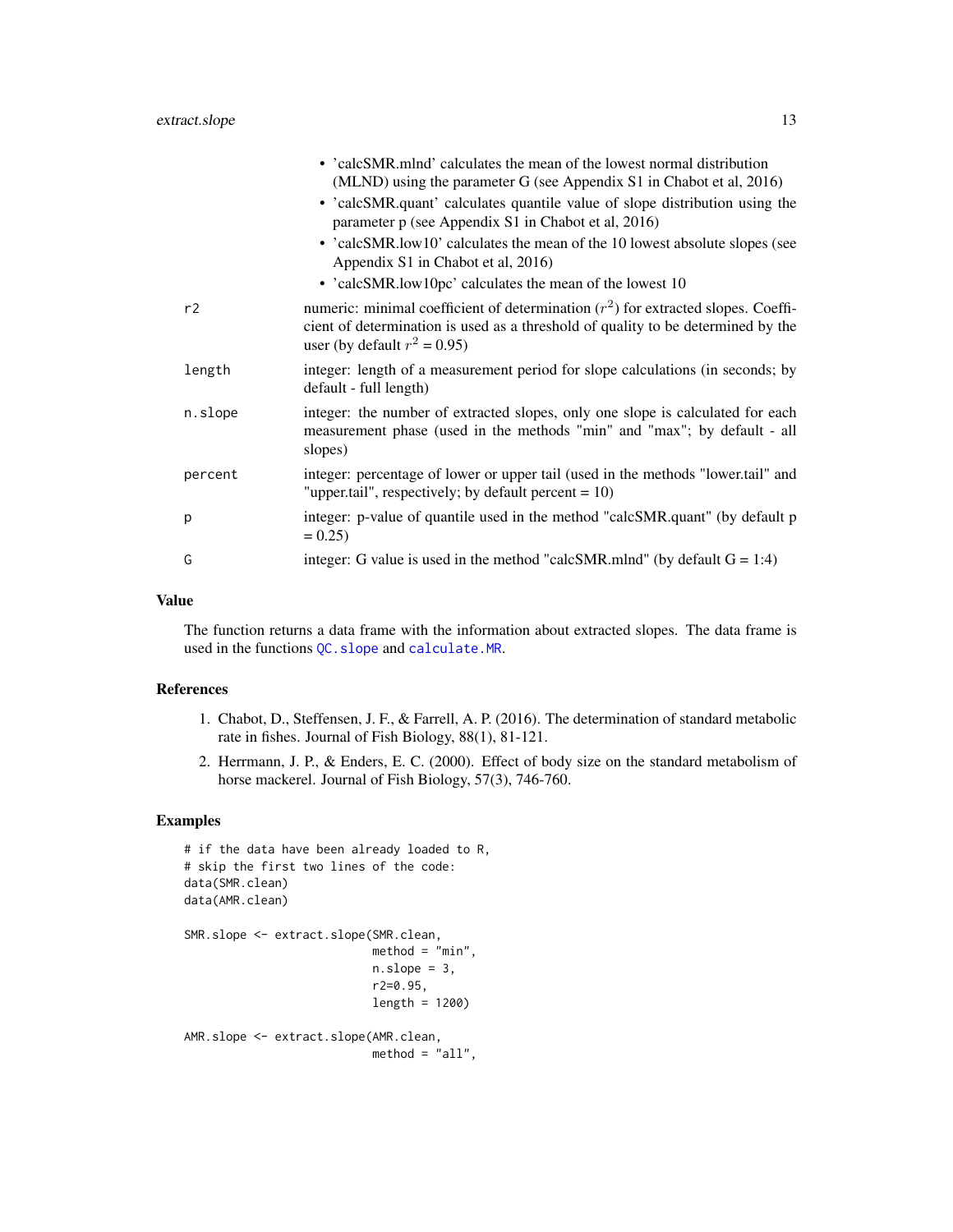r2=0.95,  $length = 300$ 

<span id="page-13-0"></span>FishResp *FishResp: Analytical Tool for Aquatic Respirometry*

## Description

Calculates metabolic rate of fish and other aquatic organisms measured using an intermittent-flow respirometry approach. The tool is used to run a set of graphical QC tests of raw respirometry data, correct it for background respiration and chamber effect, filter and extract target values of absolute and mass-specific metabolic rate. Experimental design should include background respiration tests and measuring of one or more metabolic rate traits. The package allows a user to import raw respirometry data obtained from 'AquaResp' (free software), 'AutoResp' ('LoligoSystems'), 'OxyView' ('PreSens'), 'Pyro Oxygen Logger' ('PyroScience') and 'Q-box Aqua' ('Qubit-Systems').

## Author(s)

Sergey Morozov <sergey.morozov@helsinki.fi> Scott McCairns <scott.mccairns@inra.fr>

#### References

Before using the R package 'FishResp', we recommend reading the publication describing this software and two keystone reviews devoted to metabolic rate measurements of fish using an intermittentflow approach:

- 1. Morozov, S., McCairns, R. J. S., Merila, J. (2019). FishResp: R package and GUI application for analysis of aquatic respirometry data. Conservation Physiology, 7(1), coz003.
- 2. Clark, T. D., Sandblom, E., Jutfelt, F. (2013). Aerobic scope measurements of fishes in an era of climate change: respirometry, relevance and recommendations. Journal of Experimental Biology, 216(15), 2771-2782.
- 3. Svendsen, M. B. S., Bushnell, P. G., Steffensen, J. F. (2016). Design and setup of intermittentflow respirometry system for aquatic organisms. Journal of Fish Biology, 88(1), 26-50.

<span id="page-13-1"></span>import.meas *Import Raw Data of Metabolic Rate Measurements*

## Description

The function is used to import raw data of metabolic rate measurements to R environment.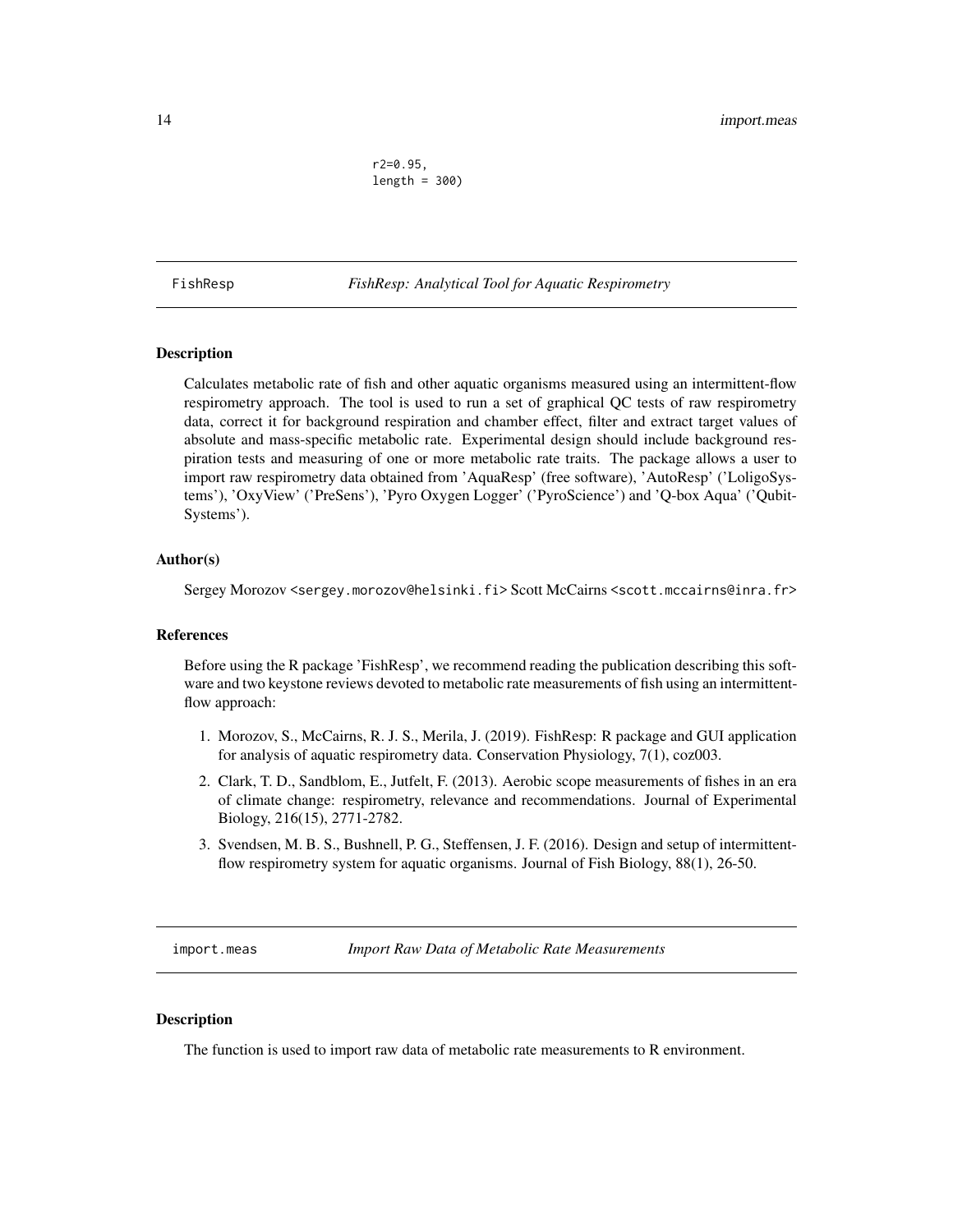## <span id="page-14-0"></span>import.meas 15

## Usage

```
import.meas(file, info.data,
           n.chamber = c(1,2,3,4,5,6,7,8),
            logger = c("AutoResp", "FishResp", "QboxAqua"),
            date.format = c("DMY", "MDY", "YMD"),
            start.measure = "00:00:00",
            stop.measure = "23:59:59",
            set.date.time = NA,
            meas.to.wait = 0,
            plot.temperature = TRUE,
            plot.oxygen = TRUE)
```
## Arguments

| file             | the name of a file which raw data of metabolic rate measurements are to be read<br>from                                                                                                                                                                                                                                                                                                                                                       |
|------------------|-----------------------------------------------------------------------------------------------------------------------------------------------------------------------------------------------------------------------------------------------------------------------------------------------------------------------------------------------------------------------------------------------------------------------------------------------|
| info.data        | a data frame obtained by using the function input.info                                                                                                                                                                                                                                                                                                                                                                                        |
| n.chamber        | integer: the number of chambers used in an experiment (including empty ones)                                                                                                                                                                                                                                                                                                                                                                  |
| logger           | string: the name of a logger software used for intermittent-flow respirometry                                                                                                                                                                                                                                                                                                                                                                 |
|                  | • 'AutoResp' if you use commercial software by 'Loligo Systems'                                                                                                                                                                                                                                                                                                                                                                               |
|                  | • 'FishResp' if you use free software 'AquaResp' in combination with equip-<br>ment produced by 'PreSens' or 'Pyroscience', please convert data to the<br>'FishResp' format using the functions presens. aquaresp or pyroscience. aquaresp,<br>respectively.<br>If you do not use commercial software or 'AquaResp' for running intermittent-<br>flow respirometry, adjust raw data manually to the 'FishResp' format (see<br>Details below). |
|                  | • 'QboxAqua' if you use commercial software by 'Qubit Systems'                                                                                                                                                                                                                                                                                                                                                                                |
| date.format      | string: date format (DMY, MDY or YMD)                                                                                                                                                                                                                                                                                                                                                                                                         |
| start.measure    | chron: time when metabolic rate measurements are started                                                                                                                                                                                                                                                                                                                                                                                      |
| stop.measure     | chron: time when metabolic rate measurements are finished                                                                                                                                                                                                                                                                                                                                                                                     |
| set.date.time    | chron: this parameter is turned off by default and needed to be specified only<br>if raw data were recorded by 'Q-box Aqua' logger software. Specifically, in-<br>put the date and time when .cmbl file was built in one of the following formats:<br>"dd/mm/yyyy/hh:mm:ss", "mm/dd/yyyy/hh:mm:ss", or "yyyy/mm/dd/hh:mm:ss"<br>(in accourdance to the chosen date.format parameter).                                                         |
| meas.to.wait     | integer: the number of first rows for each measurement phase (M) which should<br>be reassigned to the wait phase (W). The parameter should be used when the<br>wait phase (W) is absent (e.g. in 'Q-box Aqua' logger software) or not long<br>enough to eliminate non-linear change in DO concentration over time from the<br>measurement phase (M) after shutting off water supply from the ambient water<br>source.                         |
| plot.temperature |                                                                                                                                                                                                                                                                                                                                                                                                                                               |
|                  | logical: if TRUE then the graph of raw temperature data is plotted                                                                                                                                                                                                                                                                                                                                                                            |
| plot.oxygen      | logical: if TRUE then the graph of raw oxygen data is plotted                                                                                                                                                                                                                                                                                                                                                                                 |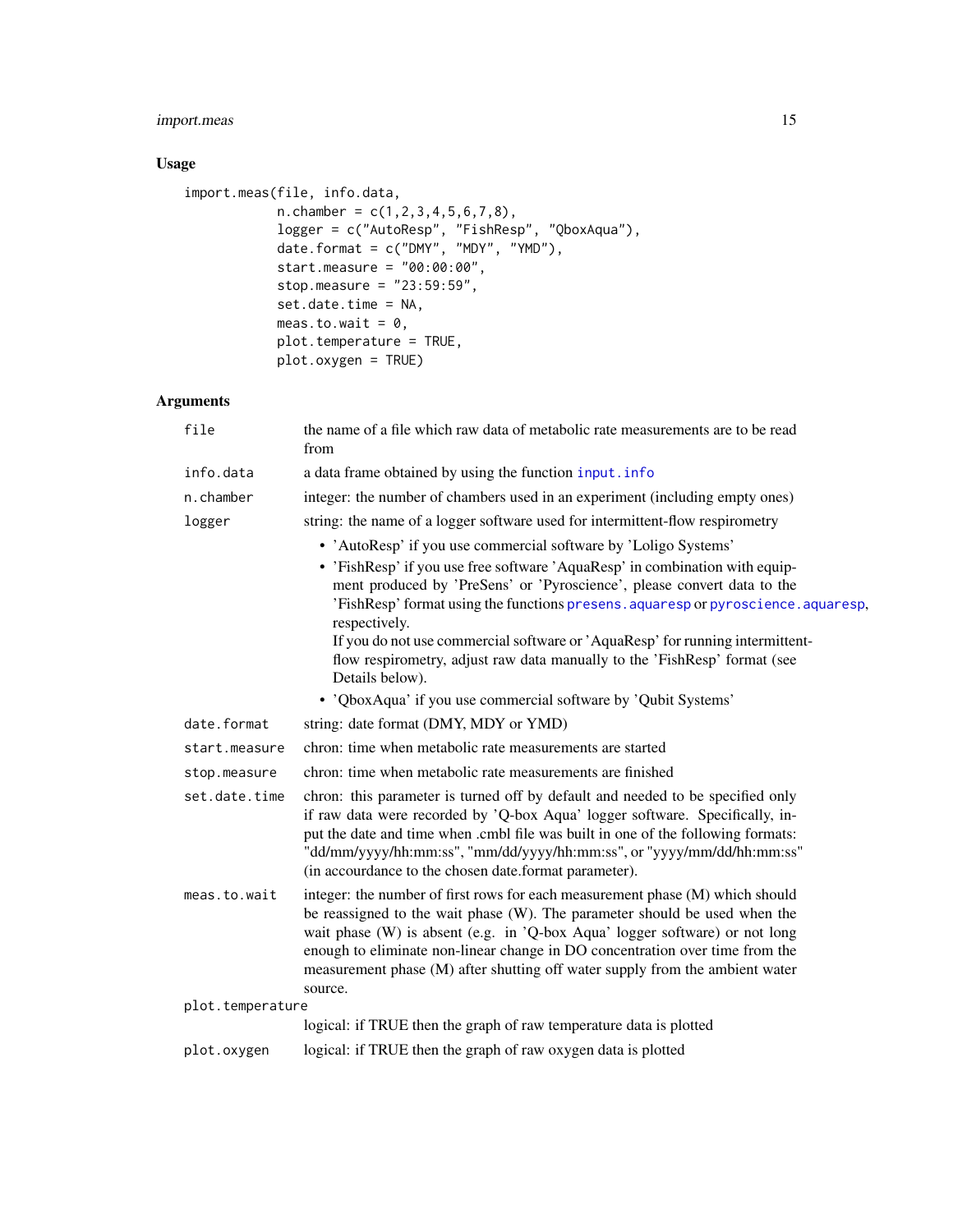## Details

If you use closed respirometry approach, please standardize raw data. The example of "FishResp" format for 4-channel respirometry system is shown here:

| Date&Time              |    |            | Phase Temp.1 Ox.1 Temp.2 Ox.2 Temp.3 Ox.3 Temp.4 Ox.4 |  |                                  |  |
|------------------------|----|------------|-------------------------------------------------------|--|----------------------------------|--|
| 19/08/2016/18:47:20    | F1 | 24.49 7.78 |                                                       |  | 24.56 7.73 24.49 7.78 24.56 7.73 |  |
| 19/08/2016/18:47:21 F1 |    | 24.49 7.78 |                                                       |  | 24.56 7.73 24.49 7.78 24.56 7.73 |  |
| 19/08/2016/18:47:22    | M1 |            | 24.49 7.77 24.56 7.72 24.49 7.78 24.56 7.73           |  |                                  |  |
| 19/08/2016/18:47:23 M1 |    |            | 24.49 7.76 24.56 7.72 24.49 7.78 24.56 7.73           |  |                                  |  |

where the items are:

- Date&Time should be represented in one of the following formats: "dd/mm/yyyy/hh:mm:ss", "mm/dd/yyyy/hh:mm:ss", or "yyyy/mm/dd/hh:mm:ss". Time step-interval is one second: one row of data per second.
- Phase should have at least two levels: M (measurement) and F (flush). The ordinal number of a phase should be attached to the level of a phase: F1, M1, F2, M2 ...
- Temp.1 contains values of water temperature in Celsius  $(C<sup>o</sup>)$  for Chamber 1
- Ox.1 contains values of dissolved oxygen measured in 'mg/L', 'mmol/L' or 'ml/L' for Chamber 1. If other measurement units were used, convert them to 'mg/L', 'mmol/L' or 'ml/L' using the function [convert.respirometry](#page-6-1) or [convert.rMR](#page-7-1).
- ...

## Value

The function returns a data frame containing standardized raw data of metabolic rate measurements. The data frame should be used in the function [correct.meas](#page-8-1) to correct metabolic rate measurements for background respiration.

#### Examples

```
# Import raw data for standard and active metabolic
# rate measurements (SMR and AMR, respectively)
# if the data have been already loaded to R,
# skip the first line of the code:
data(info)
## Not run:
SMR.path = system.file("extdata/stickleback/SMR_raw.txt.xz", package = "FishResp")
SMR.raw <- import.meas(file = SMR.path,
                       info.data = info,
                       logger = "AutoResp",
                       n.chamber = 4,
                       date.format = "DMY",
                       start.measure = "22:00:00",
                       stop.measure = "06:00:00",
                       plot.temperature = TRUE,
                       plot.oxygen = TRUE)
```
<span id="page-15-0"></span>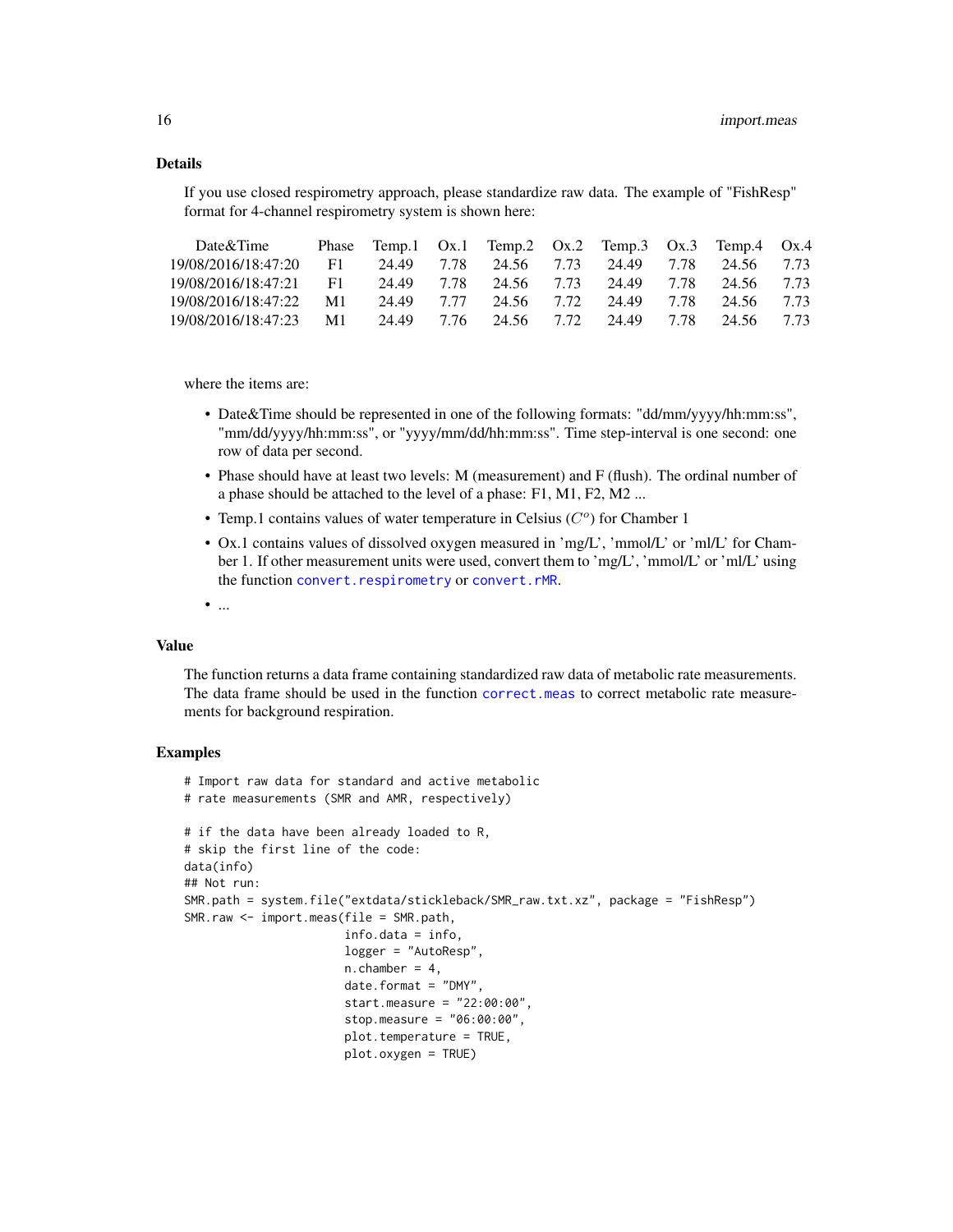```
AMR.path = system.file("extdata/stickleback/AMR_raw.txt.xz", package = "FishResp")
AMR.raw <- import.meas(file = AMR.path,
                       info.data = info,
                       logger = "AutoResp",
                       n.chamber = 4,
                       date.format = "DMY",
                       plot.temperature = TRUE,
                       plot.oxygen = TRUE)
# an example for importing raw data recorded by 'Q-box Aqua'
qbox.path = system.file("extdata/qboxaqua/qboxaqua.csv", package = "FishResp")
RMR.raw <- import.meas(file = qbox.path,
                        info.data = info,
                        logger = "QboxAqua",
                        n.chamber = 1,
                        date.format = "DMY",
                        start.measure = "23:30:00",
                        stop.measure = "01:00:00",
                        set.date.time = "23/02/2014/23:30:22",
                        meas.to.wait = 200,
                        plot.temperature = TRUE,
                        plot.oxygen = TRUE)
## End(Not run)
```
<span id="page-16-1"></span>import.test *Import Background Respiration Data*

#### **Description**

The function is used to import raw data of background respiration to R environment. The test should be done immediately before and/or after the actual metabolic rate measurements (pre-test and post-test, respectively).

#### Usage

```
import.test(file, info.data,
            n.chamber = c(1,2,3,4,5,6,7,8),
            logger = c("AutoResp", "FishResp", "QboxAqua"),
            meas.to.wait = 0,
            plot.temperature = TRUE,
            plot.oxygen = TRUE)
```
#### Arguments

file the name of a file which the pre- or post-test data are to be read from. Note, if the file contains more than one measurement phase (e.g. M1 and M2), only the first one (M1) will be imported in R.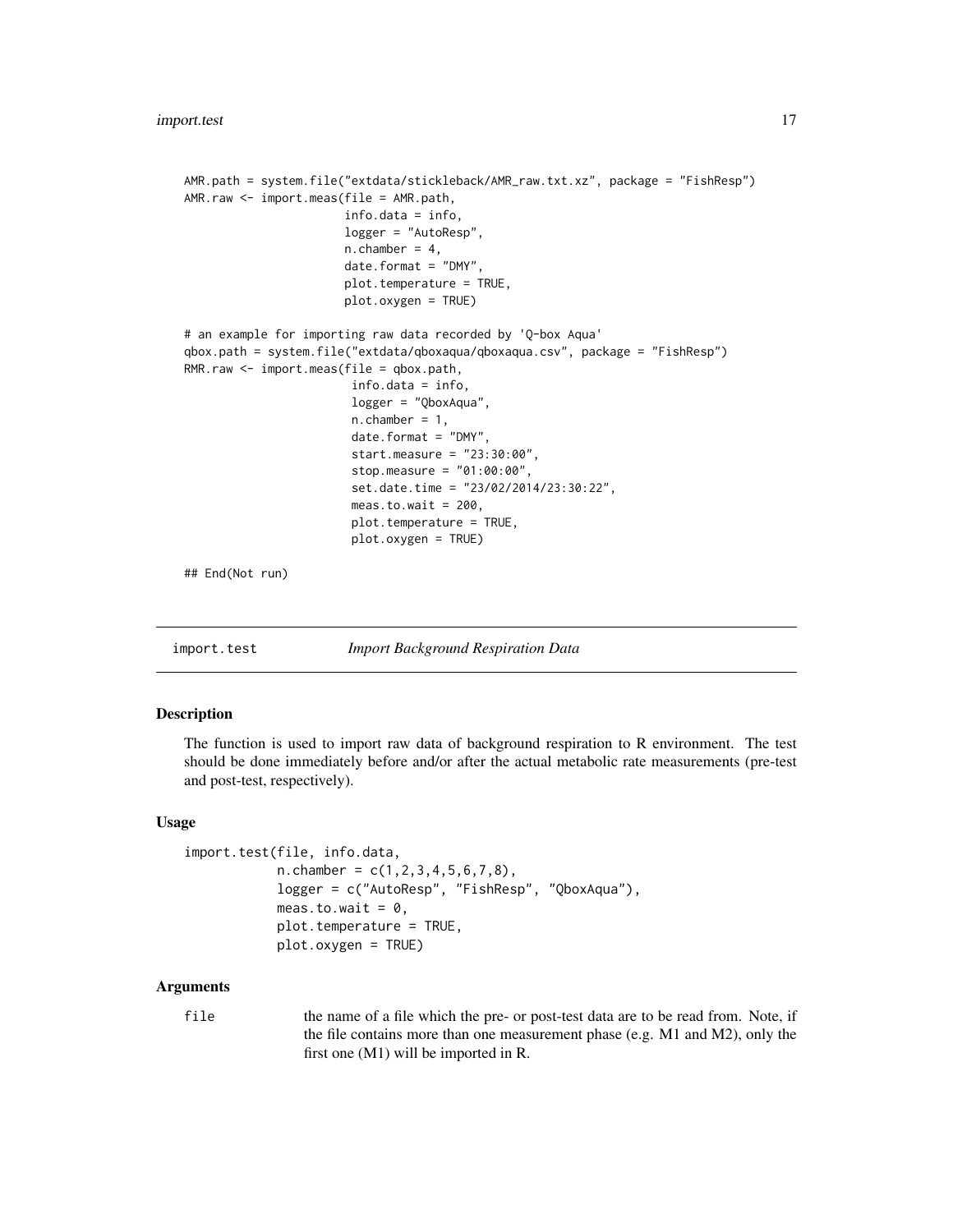<span id="page-17-0"></span>

| info.data        | a data frame obtained by using the function input. info                                                                                                                                                                                                                                                                                                                                                    |
|------------------|------------------------------------------------------------------------------------------------------------------------------------------------------------------------------------------------------------------------------------------------------------------------------------------------------------------------------------------------------------------------------------------------------------|
| n.chamber        | integer: the number of chambers used in an experiment (including empty ones)                                                                                                                                                                                                                                                                                                                               |
| logger           | string: the name of a logger software used for intermittent-flow respirometry:                                                                                                                                                                                                                                                                                                                             |
|                  | • 'AutoResp' if you use commercial software by 'Loligo Systems'                                                                                                                                                                                                                                                                                                                                            |
|                  | • 'FishResp' if you use free software 'AquaResp' in combination with equip-<br>ment produced by 'PreSens' or 'Pyroscience', please convert data to the<br>'FishResp' format using the functions presens. aquaresp or pyroscience. aquaresp,<br>respectively.                                                                                                                                               |
|                  | If you do not use commercial software or 'AquaResp' for running intermittent-<br>flow respirometry, adjust raw data manually to the 'FishResp' format (see<br>Details below).                                                                                                                                                                                                                              |
|                  | • 'QboxAqua' if you use commercial software by 'Qubit Systems'                                                                                                                                                                                                                                                                                                                                             |
| meas.to.wait     | integer: the number of first rows for each measurement phase (M) which should<br>be reassigned to the wait phase (W). The parameter should be used when the<br>wait phase (W) is absent (e.g. in 'Q-box Aqua' logger software) or not long<br>enough to eliminate non-linear change in DO concentration over time from the<br>measurement phase (M) after shutting off water supply from the ambient water |
|                  | source.                                                                                                                                                                                                                                                                                                                                                                                                    |
| plot.temperature | logical: if TRUE then the graph of raw temperature data is plotted                                                                                                                                                                                                                                                                                                                                         |
|                  |                                                                                                                                                                                                                                                                                                                                                                                                            |
| plot.oxygen      | logical: if TRUE then the graph of raw oxygen data is plotted                                                                                                                                                                                                                                                                                                                                              |

#### Details

Do not use this function if an empty chamber is used for controlling background respiration in parallel with actual metabolic rate measurements. See about application of 'parallel' method in the function [correct.meas](#page-8-1)

If you use closed respirometry approach, please standardize raw data. The example of "FishResp" format for 4-channel respirometry system is shown here:

| Date&Time                         |            | Phase Temp.1 Ox.1 Temp.2 Ox.2 Temp.3 Ox.3 Temp.4 Ox.4 |                                  |  |  |
|-----------------------------------|------------|-------------------------------------------------------|----------------------------------|--|--|
| 19/08/2016/18:47:20 F1            | 24.49 7.78 |                                                       | 24.56 7.73 24.49 7.78 24.56 7.73 |  |  |
| 19/08/2016/18:47:21 F1 24.49 7.78 |            |                                                       | 24.56 7.73 24.49 7.78 24.56 7.73 |  |  |
| 19/08/2016/18:47:22 M1            |            | 24.49 7.77 24.56 7.72 24.49 7.78 24.56 7.73           |                                  |  |  |
| 19/08/2016/18:47:23 M1            |            | 24.49 7.76 24.56 7.72 24.49 7.78 24.56 7.73           |                                  |  |  |

where the items are:

- Date&Time should be represented in one of the following formats: "dd/mm/yyyy/hh:mm:ss", "mm/dd/yyyy/hh:mm:ss", or "yyyy/mm/dd/hh:mm:ss". Time step-interval is one second: one row of data per second.
- Phase should have at least two levels: M (measurement) and F (flush). The ordinal number of a phase should be attached to the level of a phase: F1, M1, F2, M2 ...
- Temp.1 contains values of water temperature in Celsius  $(C<sup>o</sup>)$  for Chamber 1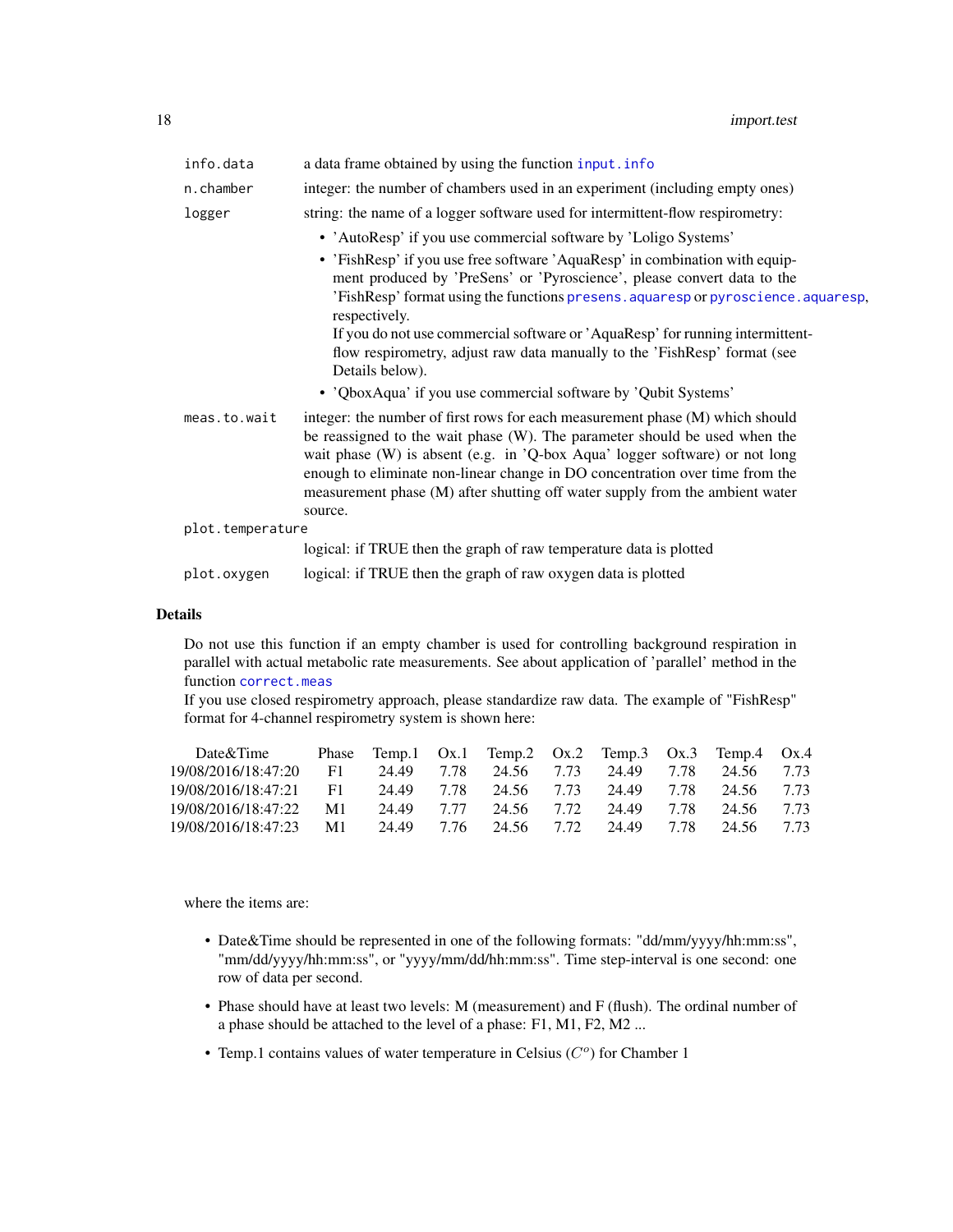<span id="page-18-0"></span>info and the set of the set of the set of the set of the set of the set of the set of the set of the set of the set of the set of the set of the set of the set of the set of the set of the set of the set of the set of the

• Ox.1 contains values of dissolved oxygen measured in 'mg/L', 'mmol/L' or 'ml/L' for Chamber 1. If other measurement units were used, convert them to 'mg/L', 'mmol/L' or 'ml/L' using the function [convert.respirometry](#page-6-1) or [convert.rMR](#page-7-1).

• ...

## Value

The function returns a data frame containing standardized raw data of a background respiration test. The data frame should be used in the function [correct.meas](#page-8-1) to correct metabolic rate measurements for background respiration.

#### Examples

```
# Import raw data for pre- and post-tests
# if the data have been already loaded to R,
# skip the first line of the code:
data(info)
pre.path = system.file("extdata/stickleback/pre_raw.txt.xz", package = "FishResp")
pre <- import.test(pre.path,
                   info.data = info,
                   logger = "AutoResp",
                   n.chamber = 4,
                   plot.temperature = TRUE,
                   plot.oxygen = TRUE)
post.path = system.file("extdata/stickleback/post_raw.txt.xz", package = "FishResp")
post <- import.test(post.path,
                    info.data = info,
                    logger = "AutoResp",
                    n.chamber = 4,
                    plot.temperature = TRUE,
                    plot.oxygen = TRUE)
```
info *Info about Individuals and Chambers*

### Description

A dataset contains the information about individuals (three-spined sticklebacks) and chambers (Blazka-type, 250 mL) which were input manually in the function [input.info](#page-19-1))

#### Usage

info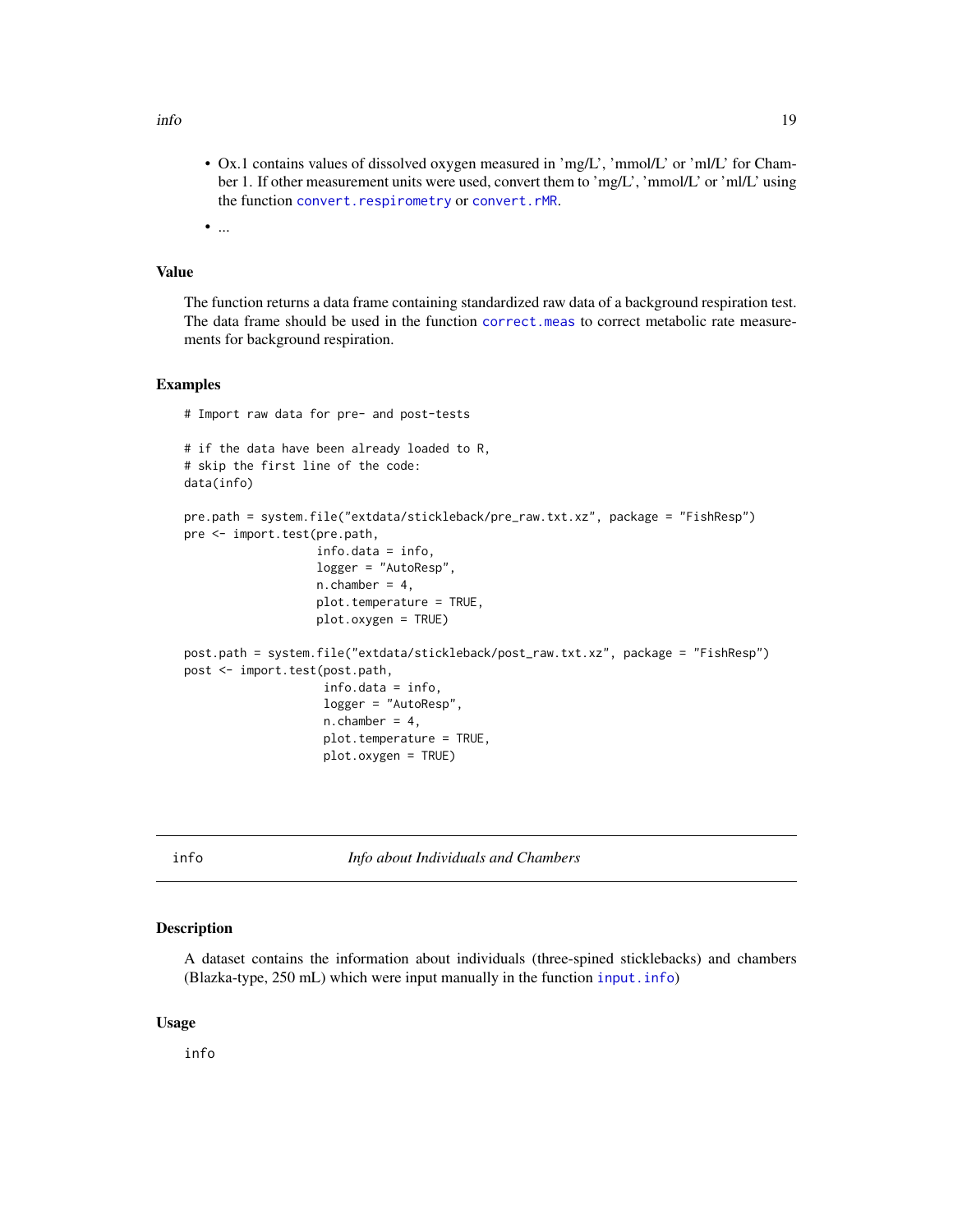20 **input.info** 

## Format

A data frame with 4 rows and 4 variables:

ID ID of an animal Mass wet mass of an animal (g) Volume the volume of a chamber (mL) DO.unit the measure unit of DO concentration

<span id="page-19-1"></span>input.info *Input the Information about Individuals and Chambers*

## Description

The function is used to input manually the information required for metabolic rate calculations: ID and wet mass of individuals, volume of chambers. Values of those parameters should be filled in the same order in a vector format replacing default NA values in the template. In addition, specify which unit has been used to measure dissolved oxygen concentration.

#### Usage

 $input.info(ID = c(NA, NA, NA, NA, NA, NA, NA, NA),$ Mass = c(NA, NA, NA, NA, NA, NA, NA, NA), Volume = c(NA, NA, NA, NA, NA, NA, NA, NA), DO.unit =  $c("mg/L", "mmol/L", "ml/L"))$ 

## Arguments

| ID         | string: ID of fish or another aquatic organism                                                                                                                                                                                                                                                    |
|------------|---------------------------------------------------------------------------------------------------------------------------------------------------------------------------------------------------------------------------------------------------------------------------------------------------|
| Mass       | numeric: wet mass of an individual in grams $(g)$                                                                                                                                                                                                                                                 |
| Volume     | numeric: the volume of a chamber in milliliters (mL) or the whole respirometry<br>loop (if measured)                                                                                                                                                                                              |
| $D0.$ unit | character: dissolved oxygen used in raw data should be measured in 'mg/L',<br>'mmol/L' or 'ml/L'. If other measurement units were used, convert them to<br>$\langle \text{mg/L}, \text{mmol/L} \rangle$ or $\langle \text{m/L} \rangle$ using the function convert, respirometry or convert, rMR. |

#### Details

It is especially important to keep such format of vectors when not the full number of individuals is in a multi-channel respirometry system. E.g.: if you use a 4-channel respirometry system with three fish and only Chamber 1 is empty, but data are still collected from there, do not remove NA values for that chamber to prevent the shift of actual data between the chambers.

## Value

The function returns a data frame with four columns: "ID", "Mass", "Volume", "DO.unit". The data frame is used in the functions [import.test](#page-16-1), [import.meas](#page-13-1), and [correct.meas](#page-8-1).

<span id="page-19-0"></span>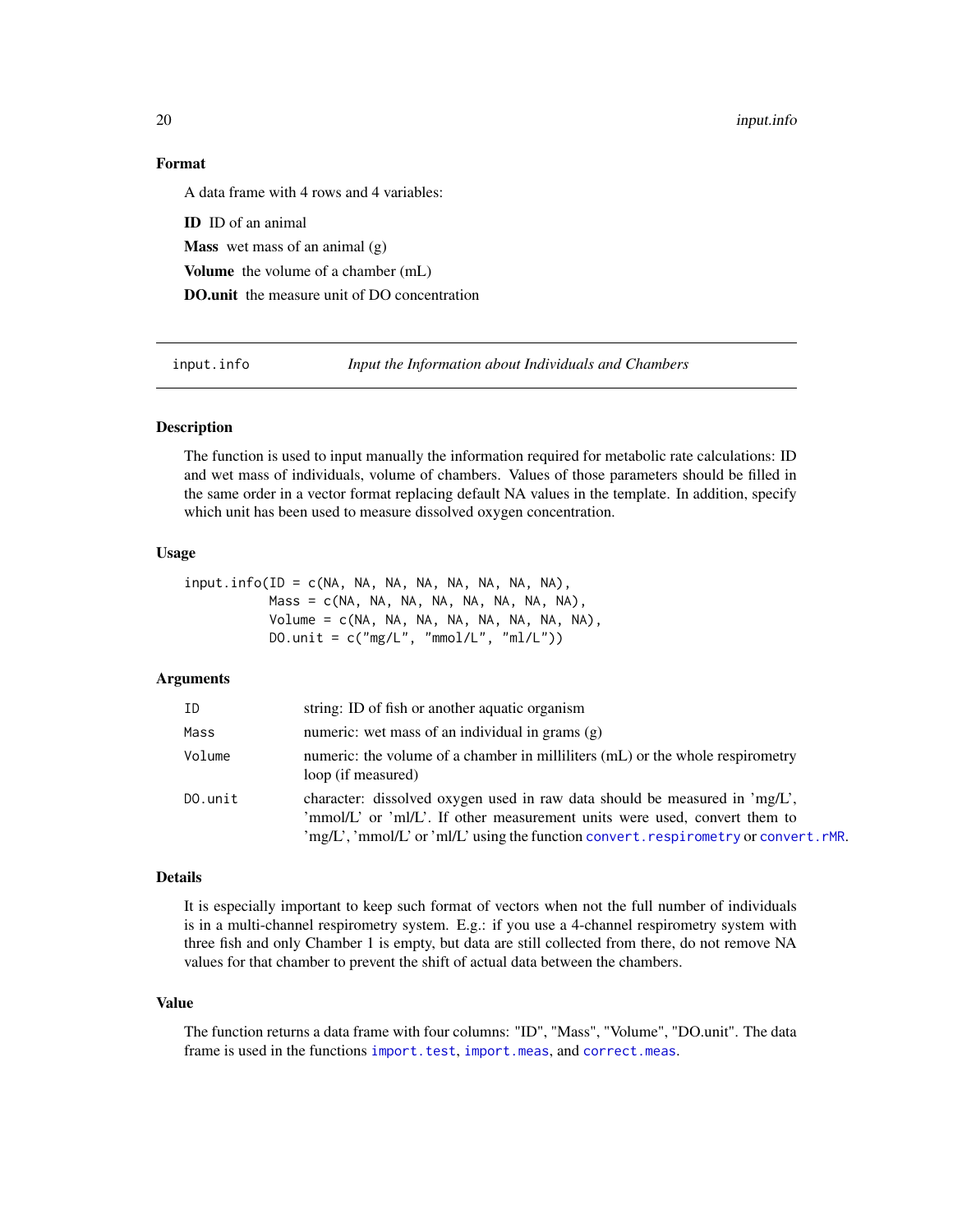#### <span id="page-20-0"></span> $_{post}$  21

## Examples

```
# Four sticklebacks in a 4-channel respirometry system
info <- input.info(ID = c("Stickleback_1", "Stickleback_2",
                          "Stickleback_3", "Stickleback_4"),
                  Mass = c(1.86, 1.92, 2.23, 1.80),
                   Volume = c(250, 250, 250, 250),
                   DO.unit = mg/L')
```
post *Post Raw Data*

## Description

A dataset contains raw data of a background test conducted before metabolic rate measurements (post-test), obtained by using the function [import.test](#page-16-1).

## Usage

post

## Format

A data frame with 2400 rows and 7 variables:

Chamber.No the number of a chamber

Test a constant string "test"

Time ordinal number of seconds in each measurement phase  $(1-600)$ 

Init.O2 initial level of dissolved oxygen (mgO2/L)

Temp temperature at each second  $(C<sup>o</sup>)$ 

O2 actual level of dissolved oxygen at each second (mgO2/L)

delta. $O2$  the difference between actual and initial  $O<sub>2</sub>$ 

pre *Pre Raw Data*

## Description

A dataset contains raw data of a background test conducted before metabolic rate measurements (pre-test), obtained by using the function [import.test](#page-16-1).

#### Usage

pre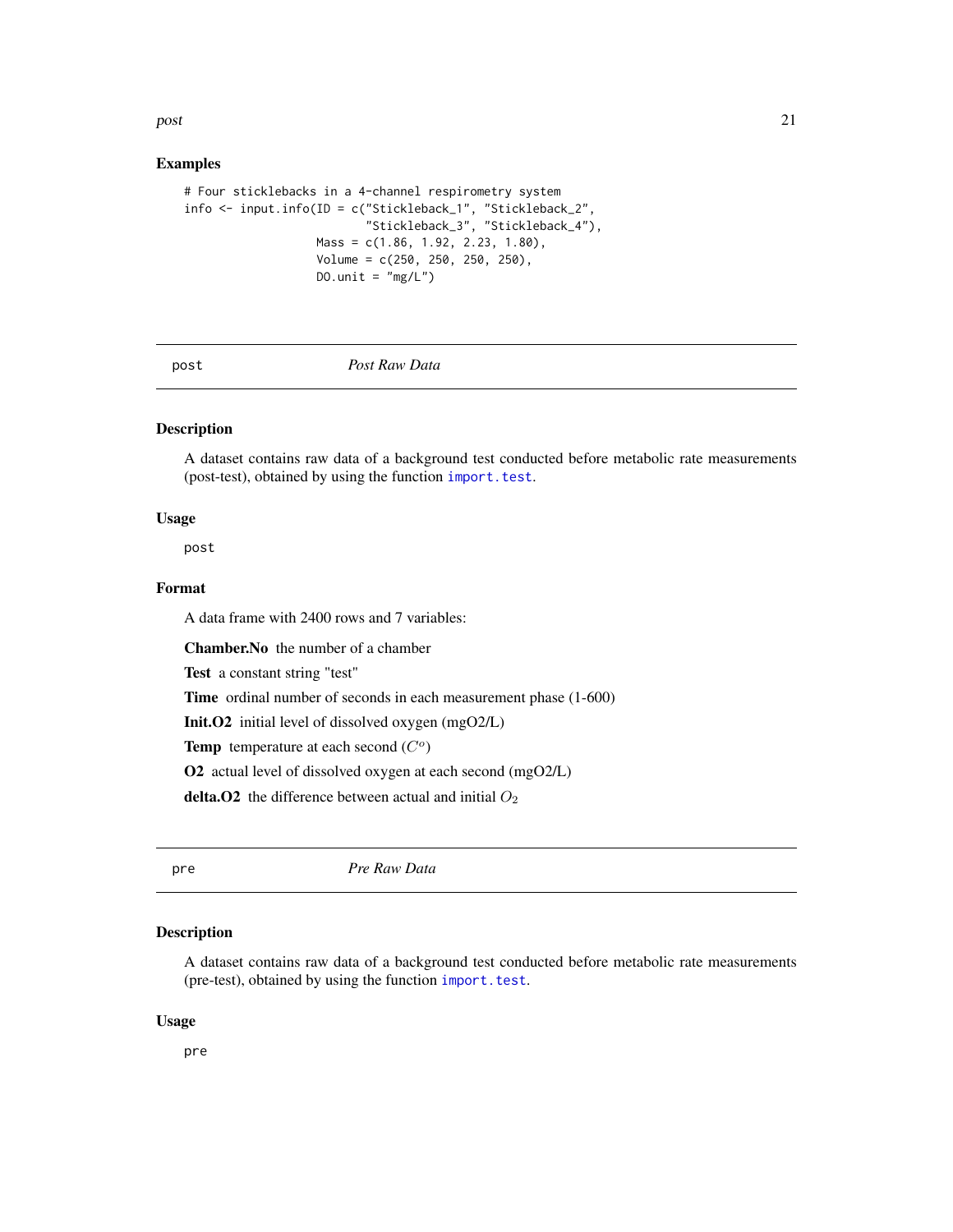## Format

A data frame with 4800 rows and 7 variables:

Chamber.No the number of a chamber Test a constant string "test" Time ordinal number of seconds in each measurement phase  $(1-1200)$ Init.O2 initial level of dissolved oxygen (mgO2/L) Temp temperature at each second  $(C<sup>o</sup>)$ O2 actual level of dissolved oxygen at each second (mgO2/L) delta. O2 the difference between actual and initial  $O_2$ 

<span id="page-21-1"></span>presens.aquaresp *Convert Respirometry Data from PreSens and AquaResp Software to the FishResp Format*

## Description

The function is used to convert raw data from 'OxyView' [\(PreSens\)](https://www.presens.de) and a summary file from 'AquaResp' [\(free software\)](www.aquaresp.com) to 'FishResp' format. This function should be applied before usage of the functions [import.test](#page-16-1) and [import.meas](#page-13-1). The output is a file containing raw respirometry data in the 'FishResp' format (see Details in [import.test](#page-16-1) to read more information about the 'FishResp' format)

#### Usage

```
presens.aquaresp(presens.file,
                 aquaresp.file,
                 fishresp.file,
                 n.chamber = c(1, 2, 3, 4),
                 date.format = c("DMY", "MDY", "YMD"),
                 wait.phase = NA, measure.phase = NA)
```
## Arguments

| presens.file  | the name of a file which contains raw data obtained from the 'OxyView' soft-<br>ware (PreSens)          |
|---------------|---------------------------------------------------------------------------------------------------------|
| aquaresp.file | the name of a file which contains summary data obtained from the 'AquaResp'<br>software (free software) |
| fishresp.file | the name of an exported file containing raw data in the 'FishResp' format                               |
| n.chamber     | integer: the number of chambers used in an experiment (including empty ones)                            |
| date.format   | string: date format (DMY, MDY or YMD) used in raw data obtained from the<br>'OxyView' software          |
| wait.phase    | integer: duration of the wait phase (in seconds), see the 'AquaResp' summary<br>file (row $#5$ )        |
| measure.phase | integer: duration of the measure phase (in seconds), see the 'AquaResp' sum-<br>mary file (row $#6$ )   |

<span id="page-21-0"></span>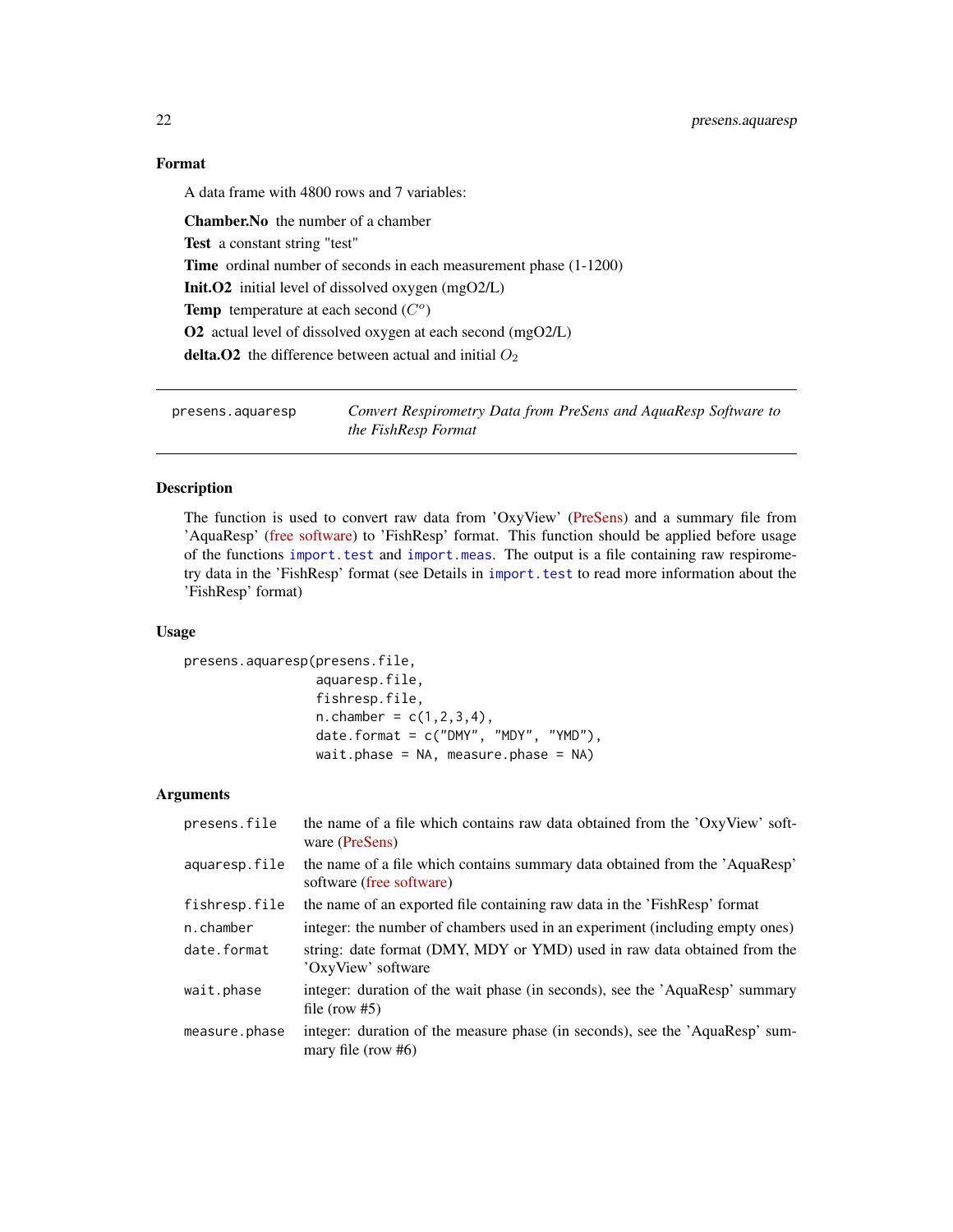## <span id="page-22-0"></span>Value

The function exports a file containing raw data in the 'FishResp' format

#### Examples

```
presens.path.1 = system.file("extdata/presens/presens-ch1.txt",
                 package = "FishResp")
presens.path.2 = system.file("extdata/presens/presens-ch2.txt",
                 package = "FishResp")
presens.path.3 = system.file("extdata/presens/presens-ch3.txt",
                 package = "FishResp")
presens.path.4 = system.file("extdata/presens/presens-ch4.txt",
                 package = "FishResp")
aquaresp.path = system.file("extdata/presens/presens-aquaresp.txt",
                 package = "FishResp")
presens.aquaresp(presens.file = c(presens.path.1, presens.path.2,
                                  presens.path.3, presens.path.4),
                 aquaresp.file = aquaresp.path,
                 fishresp.file = "fishresp.txt",
                 date.format = "DMY",
                 n.chamber = 4,
                 wait.phase = 60,
                 measure.phase = 240)
```
<span id="page-22-1"></span>pyroscience.aquaresp *Convert Respirometry Data from PyroScience and AquaResp Software to the FishResp Format*

#### Description

The function is used to convert raw data from 'Pyro Oxygen Logger' [\(PyroScience\)](https://www.pyro-science.com) and a summary file from 'AquaResp' [\(free software\)](www.aquaresp.com) to 'FishResp' format. This function should be applied before usage of the functions [import.test](#page-16-1) and [import.meas](#page-13-1). The output is a file containing raw respirometry data in the 'FishResp' format (see Details in [import.test](#page-16-1) to read more information about the 'FishResp' format)

#### Usage

```
pyroscience.aquaresp(pyroscience.file,
                     aquaresp.file,
                     fishresp.file,
                     n.chamber = c(1, 2, 3, 4),
                     date.format = c("DMY", "MDY", "YMD"),
                     wait.phase = NA, measure.phase = NA)
```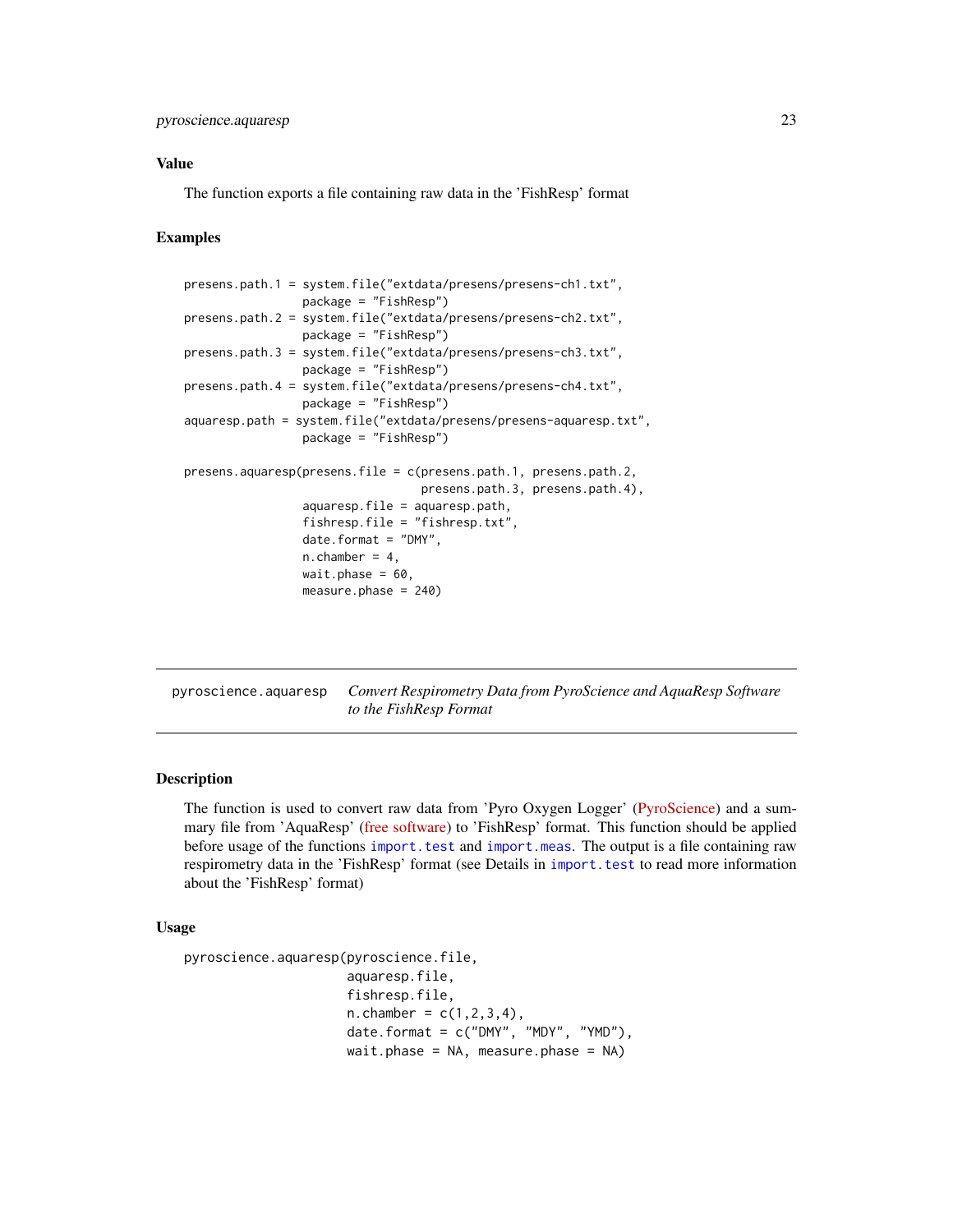#### Arguments

| pyroscience.file |                                                                                                             |
|------------------|-------------------------------------------------------------------------------------------------------------|
|                  | the name of a file which contains raw data obtained from the 'Pyro Oxygen<br>Logger' software (PyroScience) |
| aquaresp.file    | the name of a file which contains summary data obtained from the 'AquaResp'<br>software (free software)     |
| fishresp.file    | the name of an exported file containing raw data in the 'FishResp' format                                   |
| n.chamber        | integer: the number of chambers used in an experiment (including empty ones)                                |
| date.format      | string: date format (DMY, MDY or YMD) used in raw data obtained from the<br>'Pyro Oxygen Logger' software   |
| wait.phase       | integer: duration of the wait phase (in seconds), see the 'AquaResp' summary<br>file (row $#5$ )            |
| measure.phase    | integer: duration of the measure phase (in seconds), see the 'AquaResp' sum-<br>mary file (row $#6$ )       |

## Value

The function exports a file containing raw data in the 'FishResp' format

## Examples

```
pyroscience.path = system.file("extdata/pyroscience/pyroscience.txt",
                 package = "FishResp")
aquaresp.path = system.file("extdata/pyroscience/pyroscience-aquaresp.txt",
                 package = "FishResp")
pyroscience.aquaresp(pyroscience.file = pyroscience.path,
                     aquaresp.file = aquaresp.path,
                     fishresp.file = "fishresp.txt",
                     date.format = "MDY",
                     n.chamber = 1,
                     wait.phase = 120,
                     measure.phase = 600)
```
<span id="page-23-1"></span>QC.activity *Quality Control of Animal Activity*

#### Description

Graphical quality control tests for animal activity in chambers over the period of measurements defined in the function [correct.meas](#page-8-1). The function is used for determination of time period for calculation of standard or resting metabolic rate. Note, that mass-specific metabolic rate is calculated for each period of measurements (not raw data).

<span id="page-23-0"></span>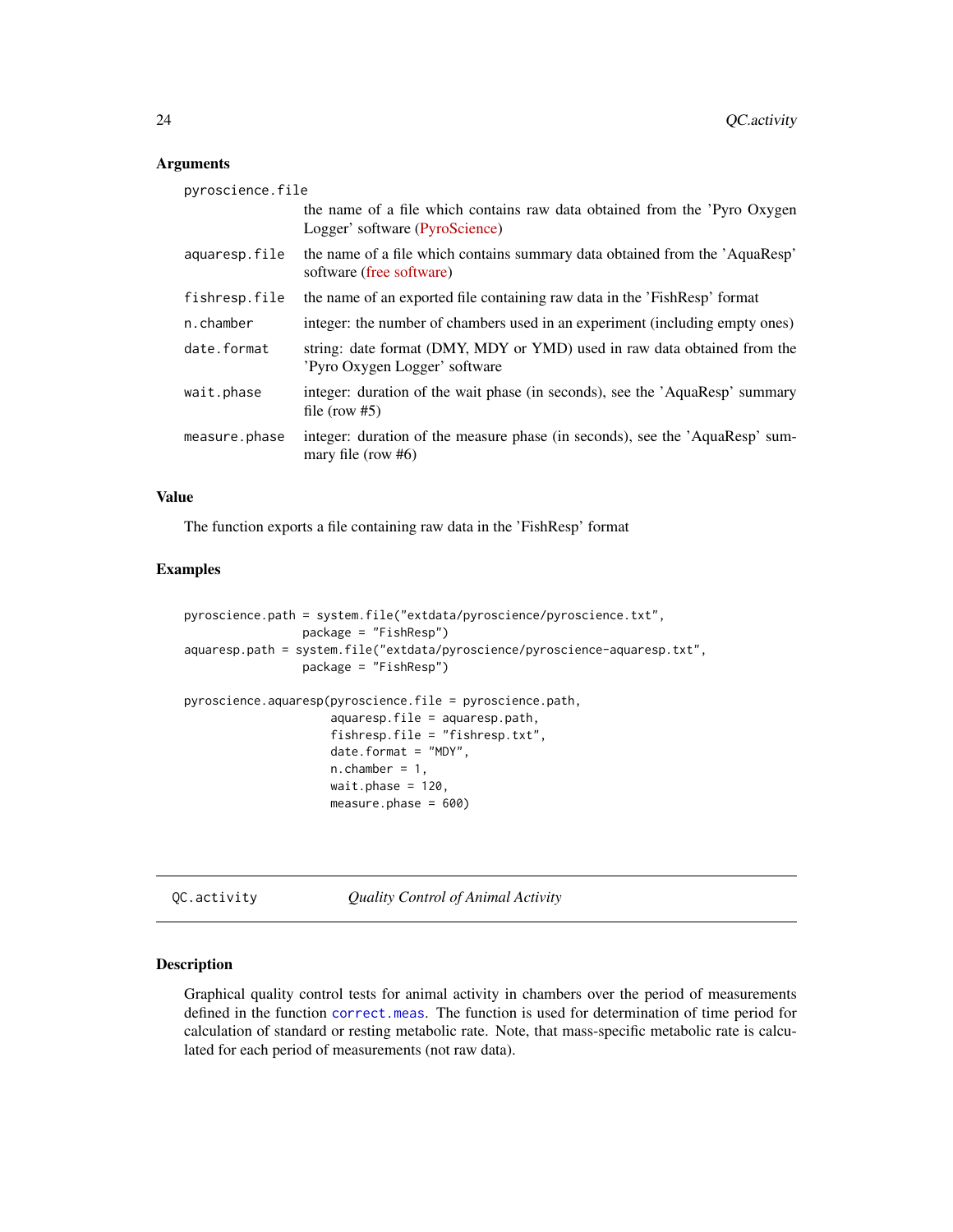#### <span id="page-24-0"></span>QC.meas 25

## Usage

```
QC.activity(clean.data, compare = TRUE, output = FALSE)
```
## Arguments

| clean.data | a data frame obtained by using the function correct. meas                                                                                      |
|------------|------------------------------------------------------------------------------------------------------------------------------------------------|
| compare    | logical: if TRUE then two graphs are plotted to compare mass-specific metabolic<br>rate before and after correction for background respiration |
| output     | logical: if TRUE then the functions return output or print it                                                                                  |

## Details

QC.activity uses functions [extract.slope](#page-11-1) and [calculate.MR](#page-5-1) with default parameters (excluding  $r^2 = 0$ ) to plot a graph of animal activity

## Examples

```
# if the data have been already loaded to R,
# skip the first line of the code:
data(SMR.clean)
```

```
QC.activity(SMR.clean, compare = TRUE)
```
<span id="page-24-1"></span>QC.meas *Quality Control of Raw Data*

## Description

Graphical quality control tests of temperature and oxygen raw data before and after correction for background respiration

## Usage

```
QC.meas(clean.data,
        QC = c("Temperature",
               "Total.O2.phases",
               "Corrected.O2.phases",
               "Total.O2.chambers",
               "Corrected.O2.chambers"))
```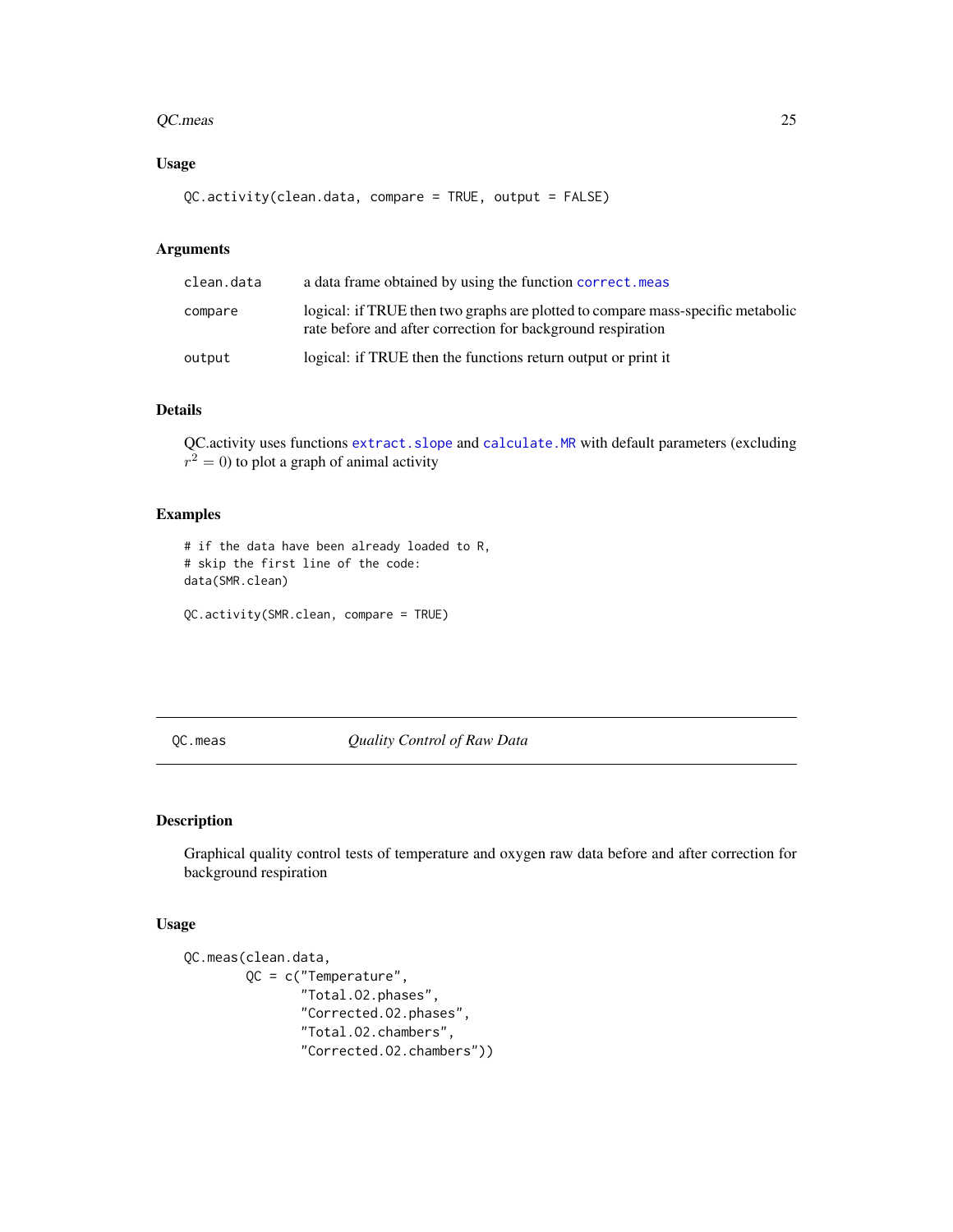#### <span id="page-25-0"></span>Arguments

| clean.data | a data frame obtained by using the function correct.meas                                                                                                   |
|------------|------------------------------------------------------------------------------------------------------------------------------------------------------------|
| QC         | string: the name of a visual QC test. Five options are available:                                                                                          |
|            | • "Temperature": a graph of temperature vs. time ordered by chambers<br>• "Total.O2.chambers": a graph of dissolved oxygen vs. time ordered by<br>chambers |
|            | • "Total.O2.phases": a graph of dissolved oxygen vs. time ordered by cham-<br>bers and phases                                                              |
|            | • "Corrected.O2.chambers": a graph of dissolved oxygen corrected for back-<br>ground respiration vs. time ordered by chambers                              |
|            | • "Corrected.O2.phases": a graph of dissolved oxygen corrected for back-<br>ground respiration vs. time ordered by chambers and phases                     |
|            |                                                                                                                                                            |
|            |                                                                                                                                                            |

#### Examples

```
## Not run:
# if the data have been already loaded to R,
# skip the first line of the code:
data(SMR.clean)
QC.meas(SMR.clean, "Temperature")
QC.meas(SMR.clean, "Total.O2.phases")
QC.meas(SMR.clean, "Corrected.O2.phases")
QC.meas(SMR.clean, "Total.O2.chambers")
QC.meas(SMR.clean, "Corrected.O2.chambers")
## End(Not run)
```
<span id="page-25-1"></span>QC.slope *Quality Control of Slope(s)*

## Description

Graphical quality control test of extracted slopes represents a visual comparison of linear regression of corrected  $O_2$  concentration over time with current and alternative length of measurements.

## Usage

```
QC.slope(slope.data, clean.data,
         chamber = c("CH1", "CH2", "CH3", "CH4",
                     "CH5", "CH6", "CH7", "CH8"),
         current = 9999, alter = 9999, residuals = FALSE)
```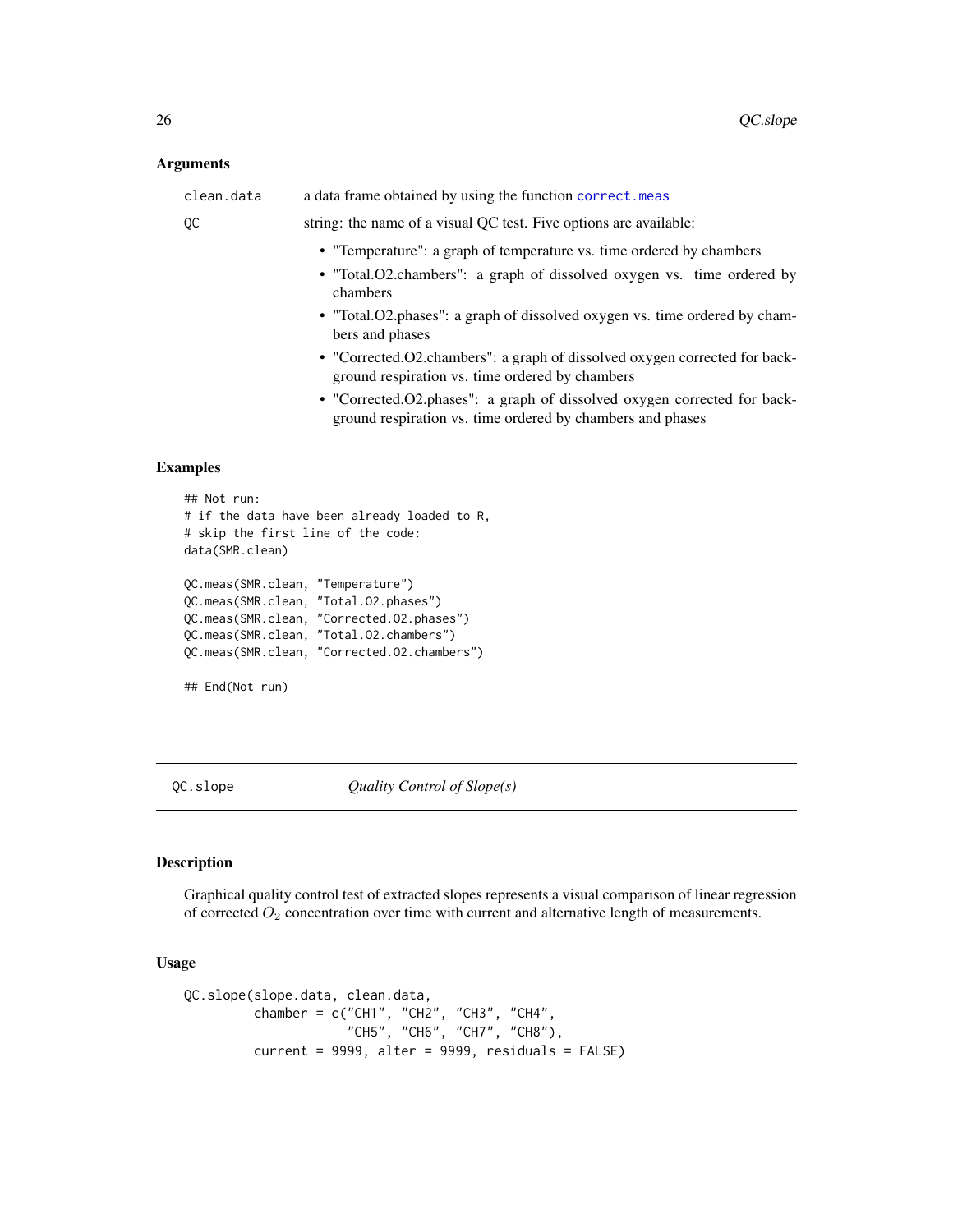#### <span id="page-26-0"></span>results 27

## Arguments

| slope.data | a data frame obtained by using the function extract. slope                                                                                                                                                                                                                                        |
|------------|---------------------------------------------------------------------------------------------------------------------------------------------------------------------------------------------------------------------------------------------------------------------------------------------------|
| clean.data | a data frame obtained by using the function correct.meas                                                                                                                                                                                                                                          |
| chamber    | string: the chamber chosen for the OC test                                                                                                                                                                                                                                                        |
| current    | integer: current length of measurements for slope estimation (in seconds, black<br>line)                                                                                                                                                                                                          |
| alter      | integer: alternative length of measurements for slope estimation (in seconds, red<br>line)                                                                                                                                                                                                        |
| residuals  | logical: if TRUE then regression diagnostic graphs are plotted for each slope es-<br>timation (black graphs: for current slope estimation; red graphs: for alternative<br>slope estimation). More information on diagnostic graphs can be found in the<br>documentation of the function plot. lm. |

## Examples

```
# if the data have been already loaded to R,
# skip the first four lines of the code:
data(SMR.clean)
data(SMR.slope)
data(AMR.clean)
data(AMR.slope)
QC.slope(SMR.slope, SMR.clean, chamber = "CH1",
        current = 1200, alter = 600)QC.slope(AMR.slope, AMR.clean, chamber = "CH4",
        current = 600, alter = 300, residuals = TRUE)
```
results *Results of Analysis: SMR, AMR and MS*

## Description

A final dataset containing information about both standard and active metabolic rates, and metabolic scope obtained by using the function [export.MR](#page-10-1).

#### Usage

results

## Format

A data frame with 36 rows and 18 variables:

Chamber.No The number of a chamber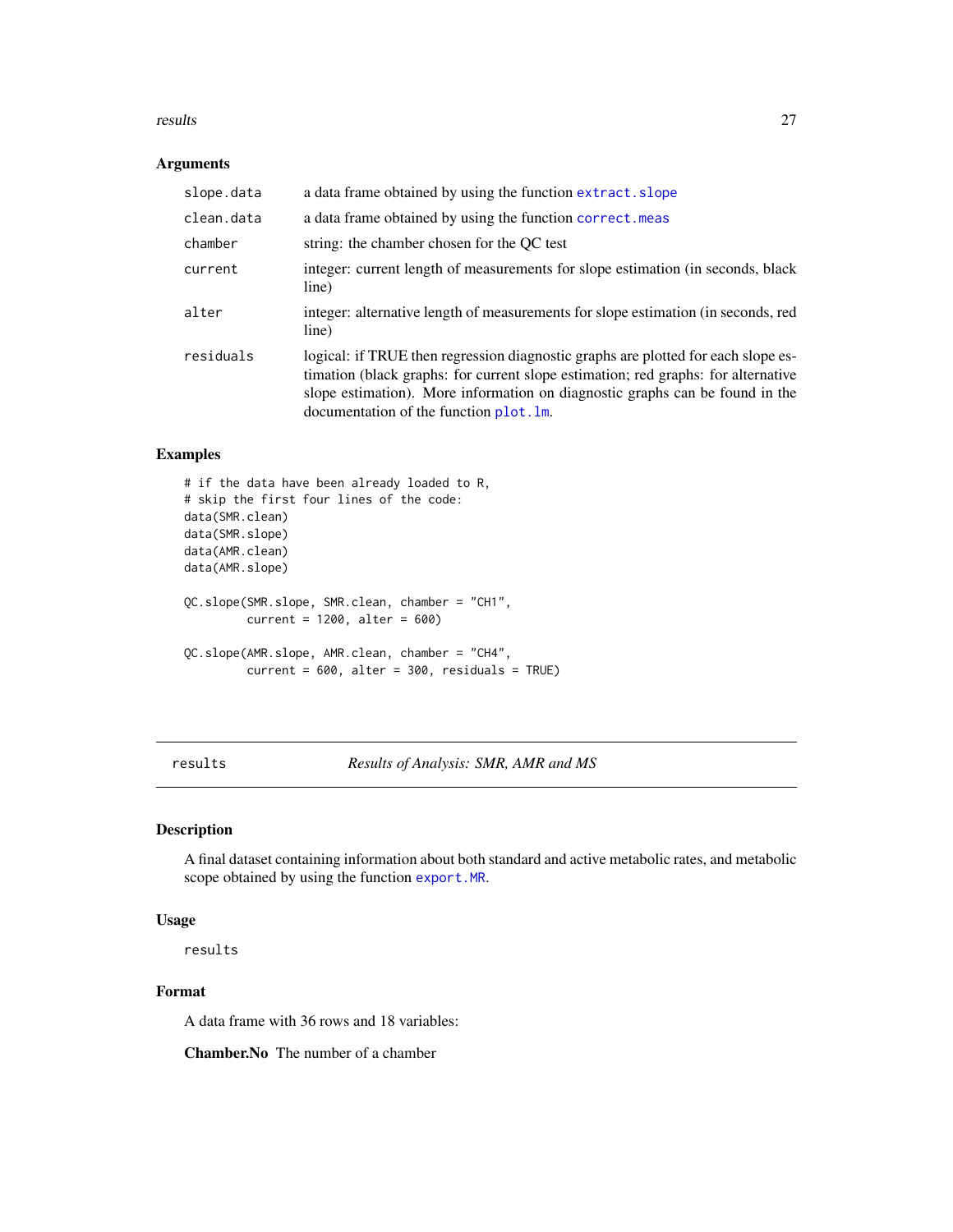<span id="page-27-0"></span>Ind ID of an animal

**Mass** wet mass of an animal  $(g)$ 

Volume the volume of a chamber (mL)

DO.unit the measure unit of DO concentration

**SMR\_Temp** Average temperature over a period of a measurement phase  $(C<sup>o</sup>)$ 

**SMR\_R2**  $r^2 = 0$  of a slope of animal oxygen consumption without background respiration

SMR\_BR Percentage rate of background respiration

**SMR\_MR.abs** Absolute SMR  $(mgO_2 h^{-1})$ 

**SMR\_MR.mass** Mass-specific SMR ( $mgO<sub>2</sub> kg<sup>-1</sup>h<sup>-1</sup>$ )

AMR\_Temp Average temperature over a period of a measurement phase  $(C<sup>o</sup>)$ 

**AMR\_R2**  $r^2 = 0$  of a slope of animal oxygen consumption without background respiration

AMR\_BR Percentage rate of background respiration

**AMR\_MR.abs** Absolute AMR  $(mgO_2 h^{-1})$ 

**AMR\_MR.mass** Mass-specific AMR  $(mgO_2 kg^{-1}h^{-1})$ 

**MS.abs** Absolute metabolic scope: the difference between absolute AMR and SMR ( $mgO_2 h^{-1}$ )

MS.mass Mass-specific metabolic scope: the difference between mass-specific AMR and SMR  $(mgO_2\ kg^{-1}h^{-1})$ 

MS.fact Factorial metabolic scope: the ratio between AMR and SMR

rm.data *Remove Poor Quality Data*

## **Description**

The function nulls values of the column 'O2.correct' for specified measurement phase(s) of a specified chamber in a data frame generated by the function [correct.meas](#page-8-1). As a result, those nulled data will not be available for futher steps of the analysis, particularly for the function extract. slope.

#### Usage

```
rm.data(clean.data,
       chamber = c("CH1", "CH2", "CH3", "CH4",
                    "CH5", "CH6", "CH7", "CH8"),
       M.phase = "M0")
```
#### Arguments

| clean.data | a data frame obtained by using the function correct, meas                                                     |
|------------|---------------------------------------------------------------------------------------------------------------|
| chamber    | string: the chamber where poor quality data were observed (must not contain<br>multiple elements in a vector) |
| M.phase    | string: the measurement phase(s) which should be eliminated from further steps<br>of the analysis.            |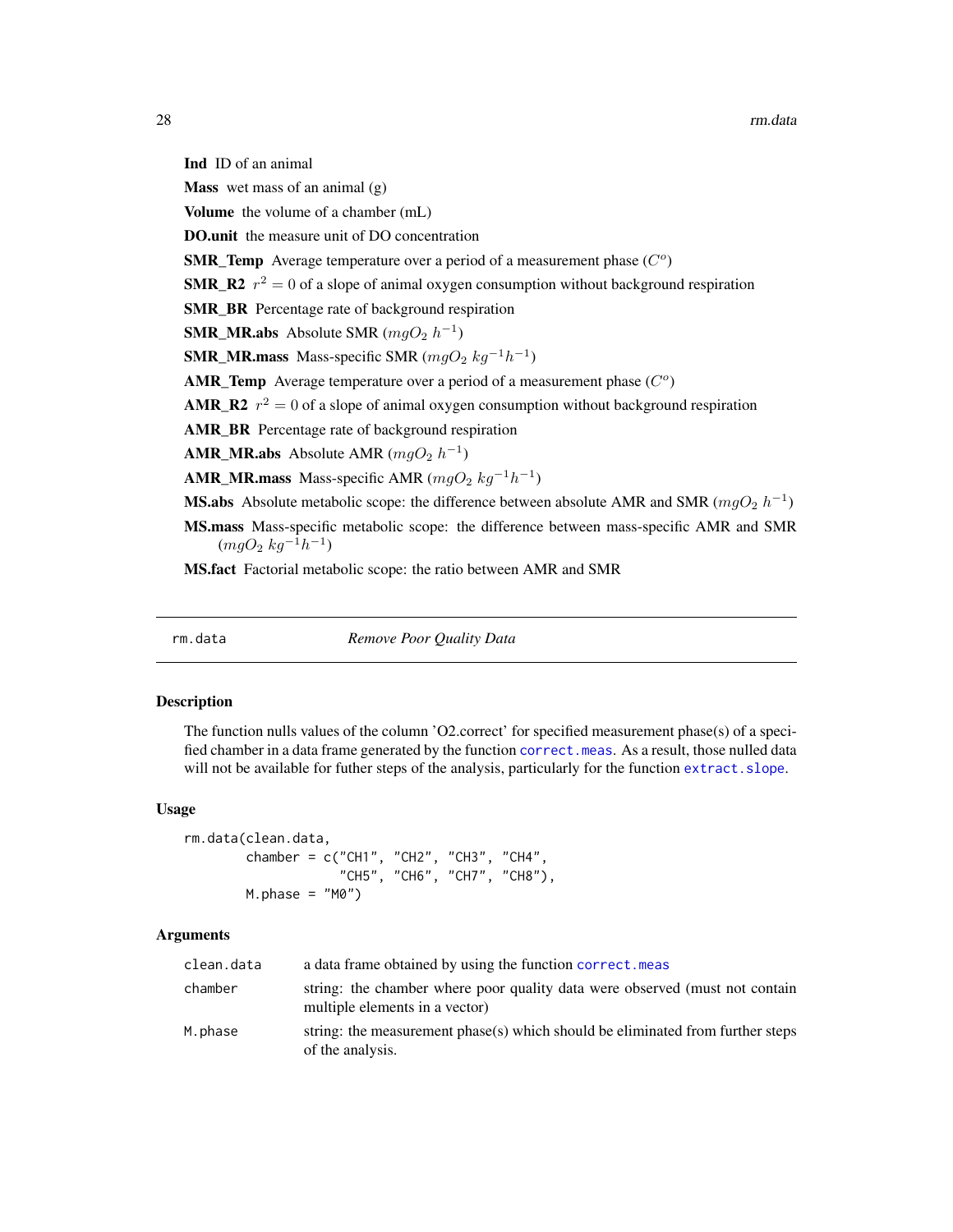#### <span id="page-28-0"></span> $SMR$  29

## Value

The function returns a data frame containing data of metabolic rate measurements corrected for background respiration, where values of the column 'O2.correct' for exluded measurement phases were nulled. The data frame is used in the functions extract. slope and QC. slope.

#### Examples

```
# if the data have been already loaded to R,
# skip the first line of the code:
data(AMR.clean)
AMR.clean.modified <- rm.data(AMR.clean,
                              chamber = "CH3".M.phase = c("M1","M2"))
```
SMR *Standard Metabolic Rate: Final Data*

## **Description**

A dataset contains background respiration, absolute and mass-specific standard metabolic rate data obtained by using the function [calculate.MR](#page-5-1)

#### Usage

SMR

## Format

A data frame with 12 rows and 16 variables:

Chamber.No the number of a chamber

Ind ID of an animal

**Mass** wet mass of an animal  $(g)$ 

Volume the volume of a chamber (mL)

Date.Time date and time of a measurement phase (yyyy/mm/dd hh:mm:ss)

Phase the type of phase and an ordinal number of measurements (e.g. M1)

**Temp** average temperature over the period of a measurement phase  $(C<sup>o</sup>)$ 

```
Slope.with.BR slope of animal oxygen consumption with slope of background respiration (mgO_2 L^{-1}s^{-1})
```
**Slope** slope of animal oxygen consumption without background respiration  $(mgO_2 L^{-1}s^{-1})$ 

SE standard error of a slope of animal oxygen consumption without background respiration ( $mgO_2$   $L^{-1}s^{-1}$ )

R2  $r^2$  of a slope of animal oxygen consumption without background respiration

**MR.abs.with.BR** absolute SMR with background respiration  $(mgO_2 h^{-1})$ 

BR percentage rate of background respiration

**MR.abs** absolute SMR  $(mgO_2 h^{-1})$ 

**MR.mass** mass-specific SMR  $(mgO_2 kg^{-1}h^{-1})$ 

DO.unit the measure unit of DO concentration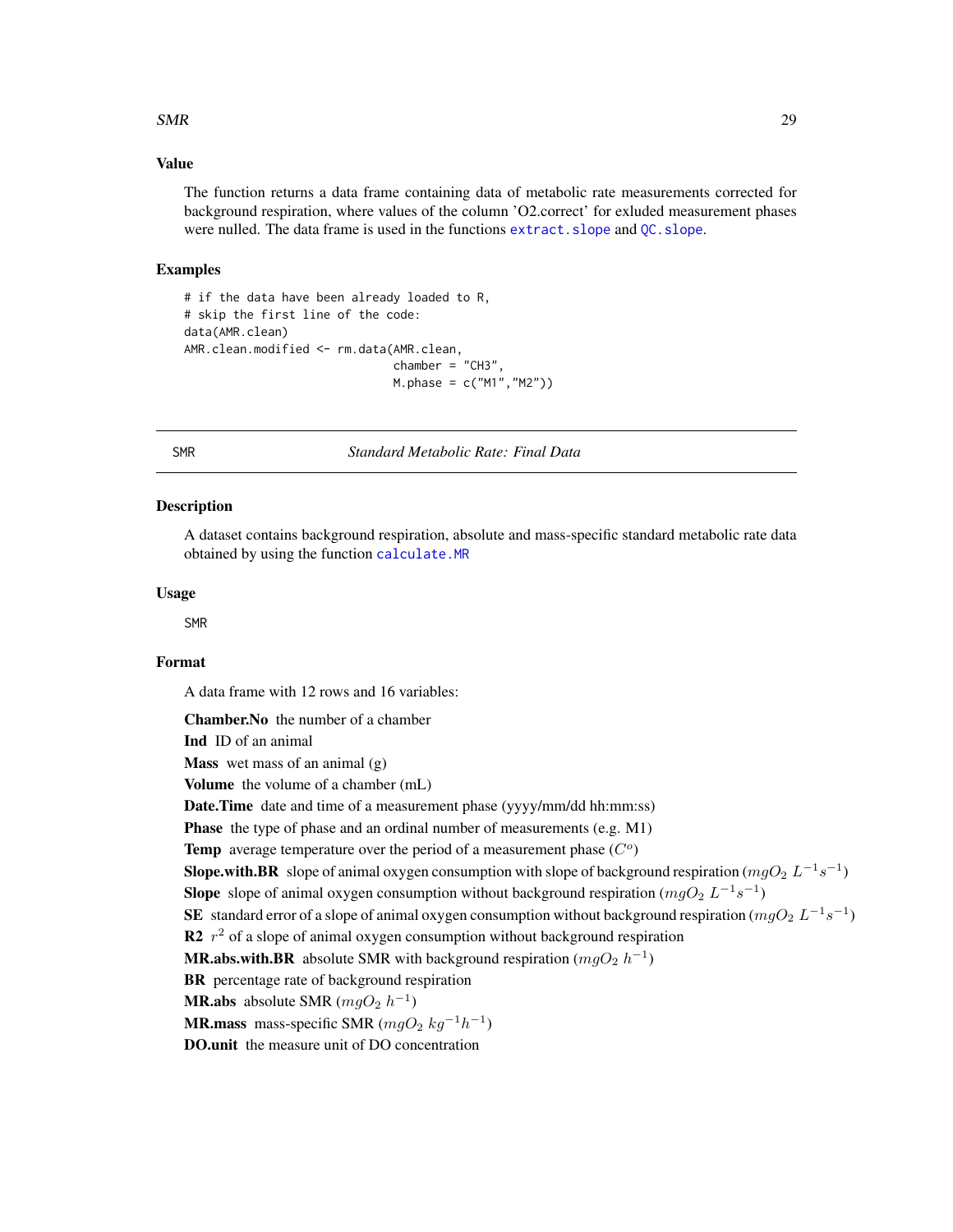<span id="page-29-0"></span>

A dataset contains raw data of standard metabolic rate measurements corrected for background respiration using the function [correct.meas](#page-8-1)

#### Usage

SMR.clean

#### Format

A data frame with 76800 rows and 17 variables:

Date.Time date and time (yyyy/mm/dd hh:mm:ss)

Date date (yyyy/mm/dd)

Real.Time time (hh:mm:ss)

Time ordinal number of seconds in each measurement phase (1-1200)

Phase the type of phase and an ordinal number of measurements (e.g. M1, F3)

Start.Meas the first second of a measurement phase (hh:mm:ss)

End.Meas the last second of a measurement phase (hh:mm:ss)

Chamber.No the number of a chamber

Ind ID of an animal

Mass wet mass of an animal (g)

Volume the volume of a chamber (mL)

Init.O2 initial level of dissolved oxygen (mgO2/L)

Temp temperature at each second  $(C<sup>o</sup>)$ 

O2 actual level of dissolved oxygen at each second (mgO2/L)

**BR** slope of background respiration  $(mgO_2 L^{-1} s^{-1})$ 

O2.correct actual level of dissolved oxygen at each second corrected by slope of background respiration (mgO2/L)

DO.unit the measure unit of DO concentration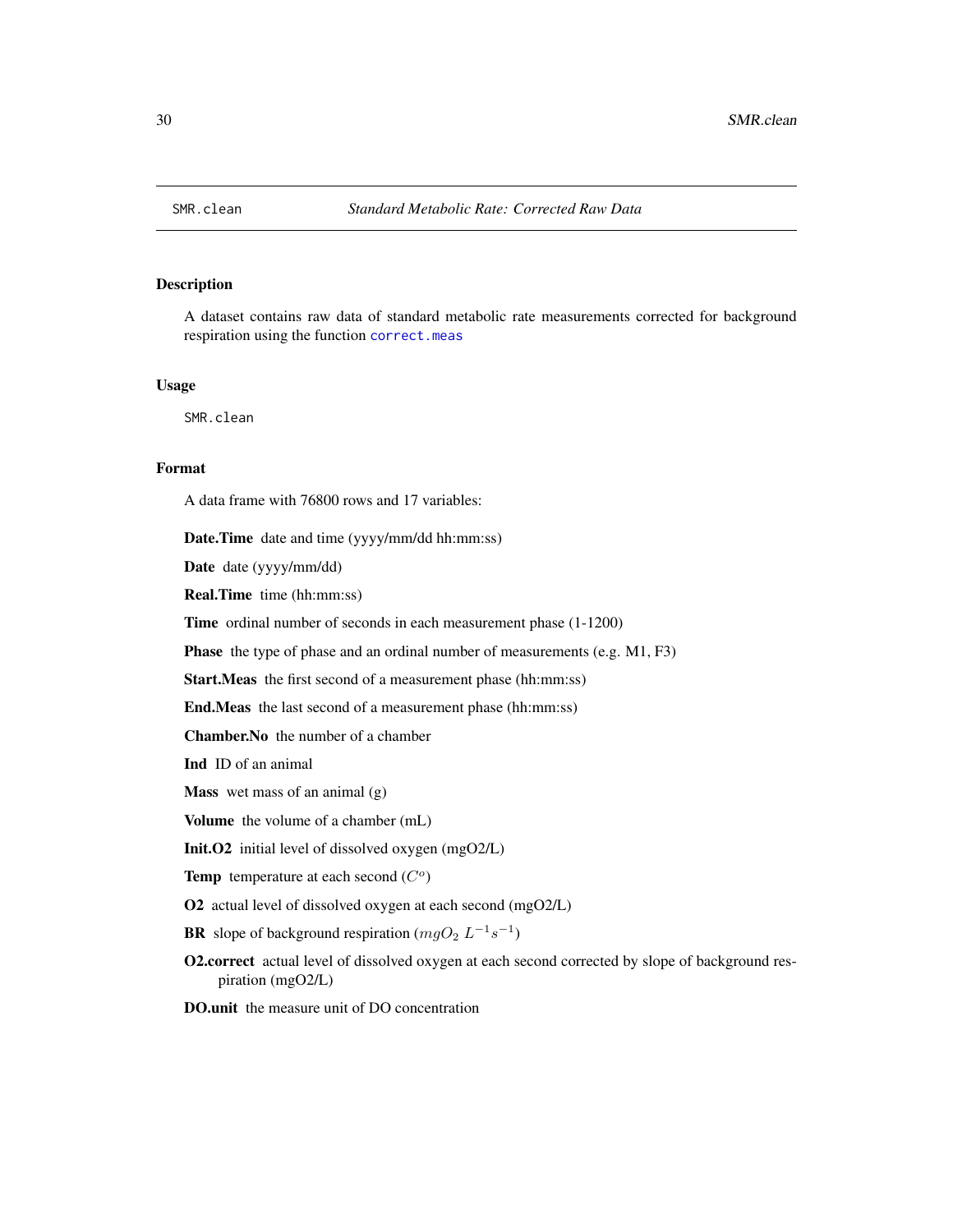<span id="page-30-0"></span>

The dataset containing raw data of standard metabolic rate measurements obtained by using the function [import.meas](#page-13-1))

#### Usage

SMR.raw

## Format

A data frame with 19200 rows and 16 variables:

Date.Time date and time (yyyy/mm/dd hh:mm:ss)

Phase the type of phase and an ordinal number of measurements (e.g. M1, F3)

Temp.1 temperature at each second  $(C<sup>o</sup>)$ 

Ox.1 actual level of dissolved oxygen at each second (mgO2/L)

Real.Time time (hh:mm:ss)

Date date (yyyy/mm/dd)

Time ordinal number of seconds in each measurement phase (1-1200)

Start.Meas the first second of a measurement phase (hh:mm:ss)

End.Meas the last second of a measurement phase (hh:mm:ss)

Total.Phases the total number of measurement phases (constant value)

 $Ox.2$  see  $Ox.1$ 

Ox.3 see Ox.1

Ox.4 see Ox.1

Temp.2 see Temp.1

Temp.3 see Temp.1

Temp.4 see Temp.1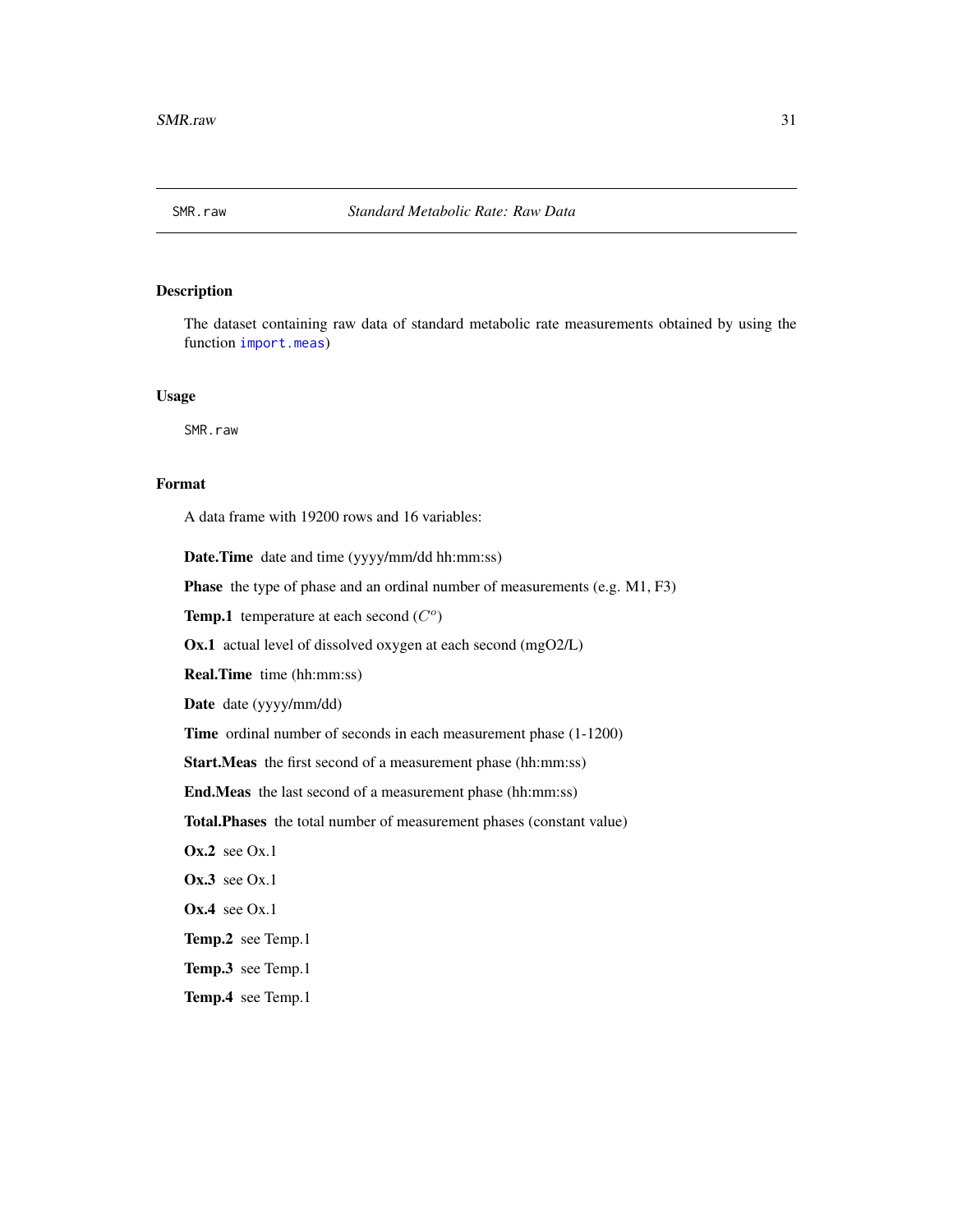<span id="page-31-0"></span>A dataset containing extracted slopes for further SMR calculations and other attributes of standard metabolic rate measurements obtained by using the function [extract.slope](#page-11-1)

#### Usage

SMR.slope

## Format

A data frame with 12 rows and 12 variables:

Chamber.No the number of a chamber

Ind ID of an animal

**Mass** wet mass of an animal  $(g)$ 

Volume the volume of a chamber (mL)

Date.Time date and time of a measurement phase (yyyy/mm/dd hh:mm:ss)

Phase the type of phase and an ordinal number of measurements (e.g. M1)

Temp average temperature over the period of a measurement phase  $(C<sup>o</sup>)$ 

Slope.with.BR slope of animal oxygen consumption with slope of background respiration  $(mgO_2 L^{-1}s^{-1})$ 

**Slope** slope of animal oxygen consumption without background respiration  $(mgO_2 L^{-1}s^{-1})$ 

SE standard error of a slope of animal oxygen consumption without background respiration  $(mgO_2 L^{-1}s^{-1})$ 

R2  $r^2$  of a slope of animal oxygen consumption without background respiration

DO.unit the measure unit of DO concentration